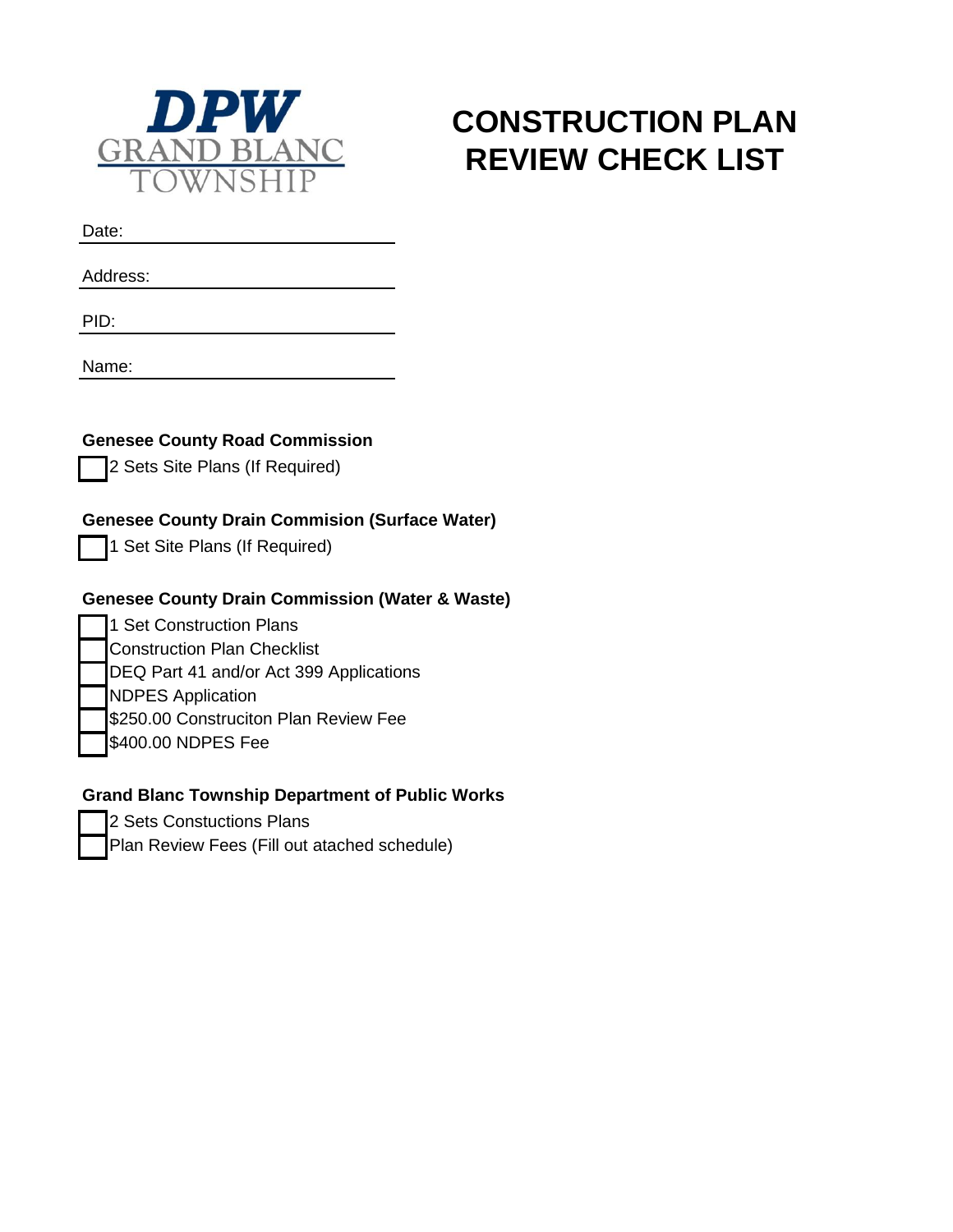## **MINIMUM CONSTRUCTION PLAN STANDARDS**

**FOR** 

## **DESIGN OF PUBLIC SANITARY SEWER & WATER SUPPLY**

**FOR** 

**GENESEE COUNTY, MICHIGAN**



# **5 th EDITION**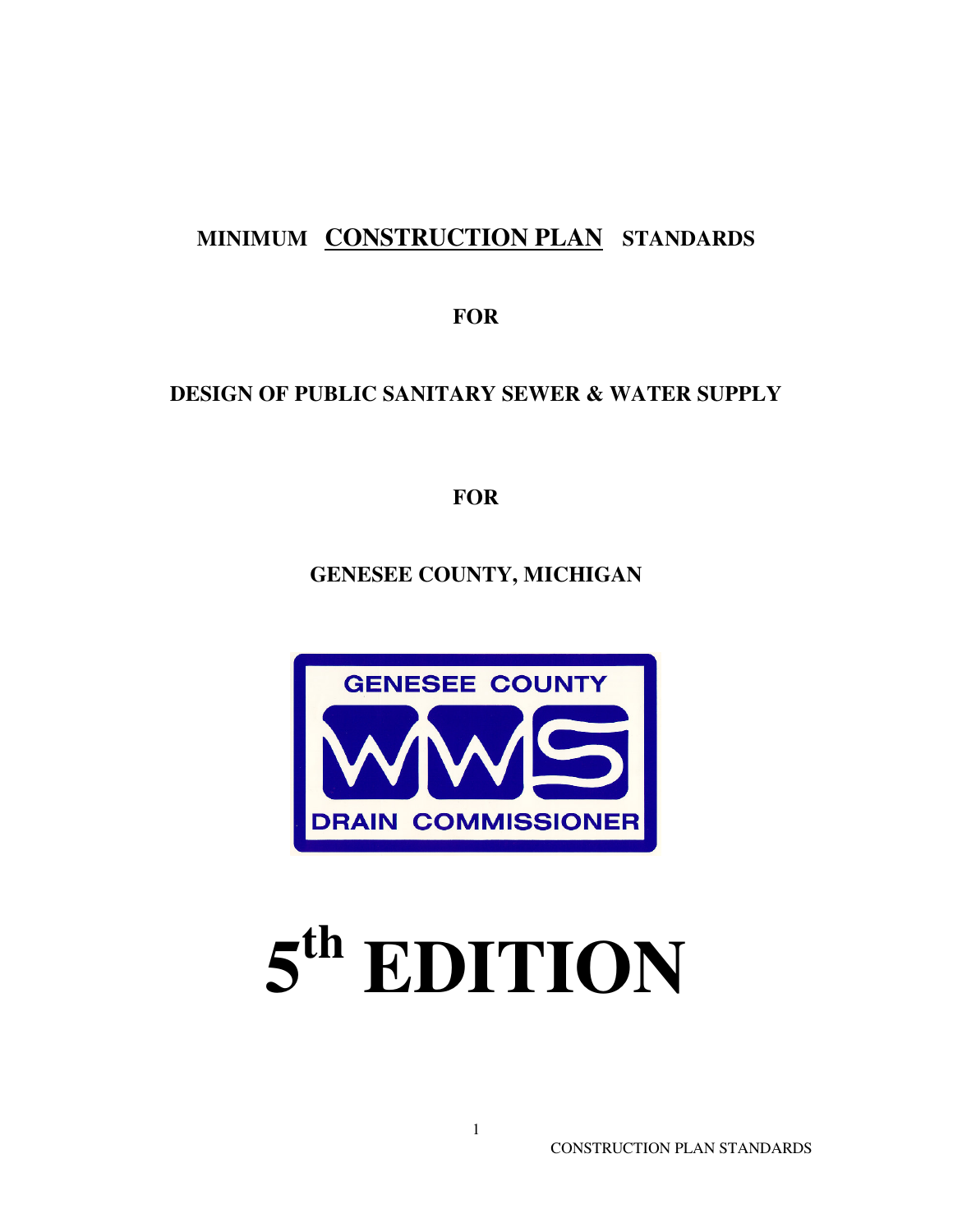#### **FORWARD**

 In an effort to expedite the processing of construction plans, the following minimum standards have been formulated by the Genesee County Drain Commissioner Division of Water and Waste Services (GCDC-WWS). Please read and follow these carefully, as there have been significant changes in the standards. PLEASE NOTE: GCDC-WWS approvals are valid for one year. After one year, the project will be subject to start the review process from the beginning.

#### **A. PLAN SUBMISSION**

The submission to GCDC-WWS shall include the following items:

- a. Completed Construction Plan Checklist
- b. One set of 24" x 36" Construction Plans, signed and sealed by a professional engineer licensed in the State of Michigan.
- c. A completed Act 451 Part 41 Permit Application with basis of design (if applicable).
- d. A completed Act 399 Permit Application (if applicable).
- e. All easements properly signed and recorded at the Genesee County Register of Deeds. The easement should be returned to this office once it has been recorded at the Register of Deeds. These easements and any conditions on shall appear on the plans.
- f. Project specifications (if differing from GCDC-WWS 5th Edition).
- g. Detailed shop drawings shall be supplied for any special structure, pump station, etc.
- h. Copies of any other permit applications necessary for the project (wetlands, floodplain, etc.)
- i. Letter from a licensed professional engineer certifying the capacity (for sanitary sewer only).
- j. A Letter of Authorization to construct from the local municipality.

#### **B. GENERAL**

The basic format for construction plans must include:

- a. Cover Sheet.
- b. Note Sheet(s).
- c. Construction Plan Sheet(s).
- d. Construction Profile Sheet(s).
- e. Sanitary Sewer and/or Watermain Standard Details.
- f. General Notes Sheet.
- g. Soil Erosion/ Sedimentation Control Details.
- h. Pump Station and Forcemain Detail Sheets.
- i. Meter Pit Note Sheets.
- j. Paving and Storm Sewer Details.
- Please make sure ALL UTILITIES are shown in both plan and profile. All plans must have, as a minimum, one sheet showing the utilities master plan for the project.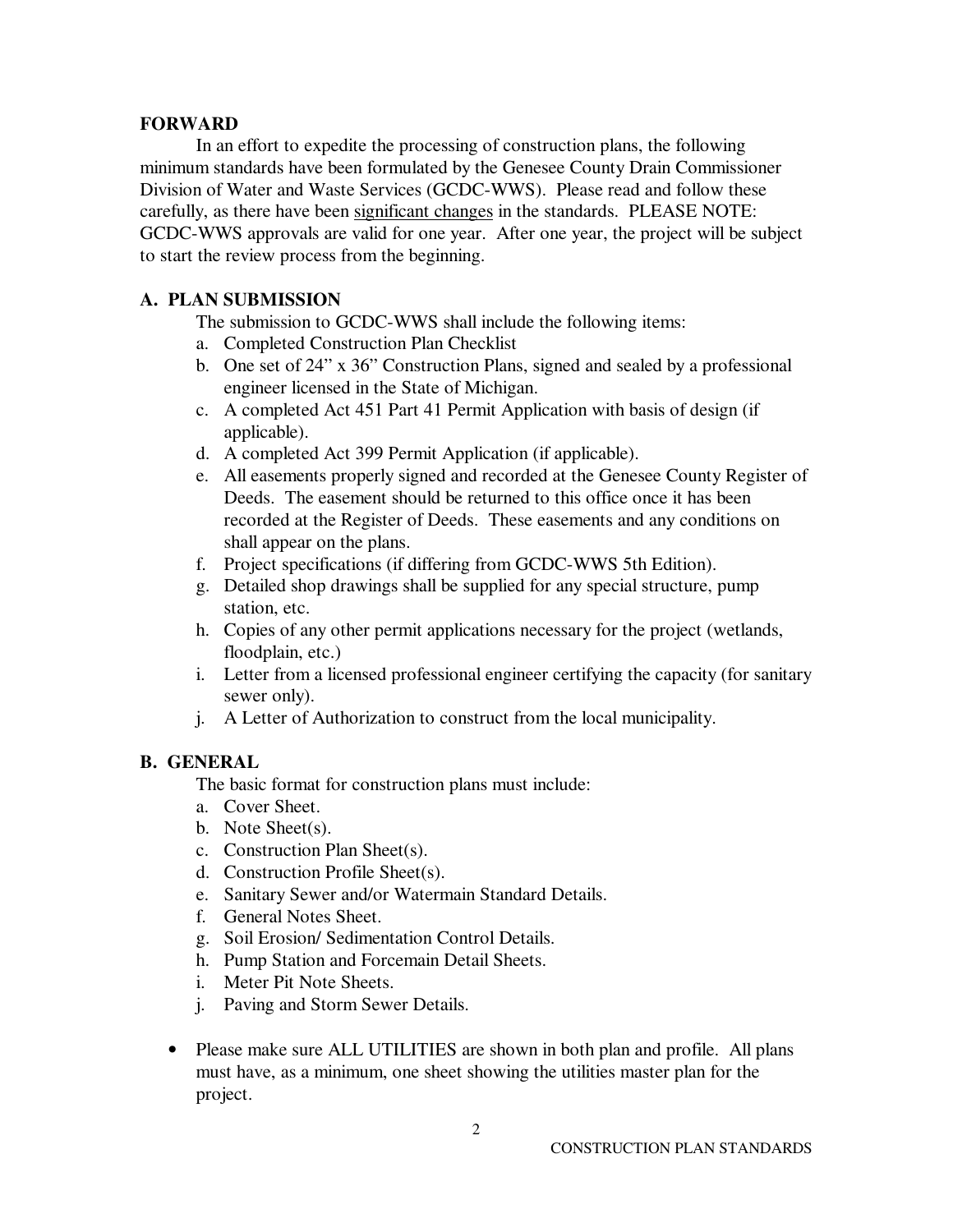- Plans shall be submitted on a standard 24" x 36" format. The minimum scale for the detailed construction drawings shall be 1"=50' horizontal and 1"=10' vertical.
- All plans shall be submitted to all utility companies, any affected municipality, etc.

## **C. COVER SHEET**

A cover sheet shall be supplied for all public utility projects. The cover sheet shall, at a minimum, contain the following basic information:

- a. Project Name along with the Municipality, County name, and section number clearly shown.
- b. Location map with layout sketch of project. (Larger projects may require a separate layout sheet).
- c. Engineer's Seal, signed & dated.
- d. Developer's name, address, and phone number.
- e. Sheet index.
- f. Legal property description.
- g. Legend.
- h. Listing of Plan Distribution with contact person and date plans submitted to utility
- i. Total Disturbed Area and statement clarifying whether an NPDES storm water permit is or is not required.
- j. Miss Dig Alert
- k. Easement Statement All public sanitary sewers and public watermains shall have an easement granted to GCDC-WWS and/or local municipality for maintenance, repair and/or replacement. For condominiums, the easement shall be recorded on the master deed document and for a subdivision, the easement shall be noted on the final recorded plat. All others shall be recorded on the NEW standard GCDC-WWS easement form.
- l. (Place BOLDLY on the cover sheet). **Note: This project has been designed implementing the latest GCDC-WWS Design Specifications. Carefully review the notes, details, and design prior to submitting a bid. Full compliance with the new standards will be required.**
- m. A statement clarifying whether or not existing utilities were exposed for verification of location and elevations.

## **D. NOTE SHEET**

The second sheet of any set of construction plans shall be a general information sheet for contractors regarding this project. The following items shall be on this page:

- a. General Construction Notes
- b. Watermain Notes
- c. Sanitary Sewer Notes
- d. Bid Notes
- e. Special Project Notes
- f. Forcemain & Pump Station Notes
- g. Storm Sewer & Pavement Notes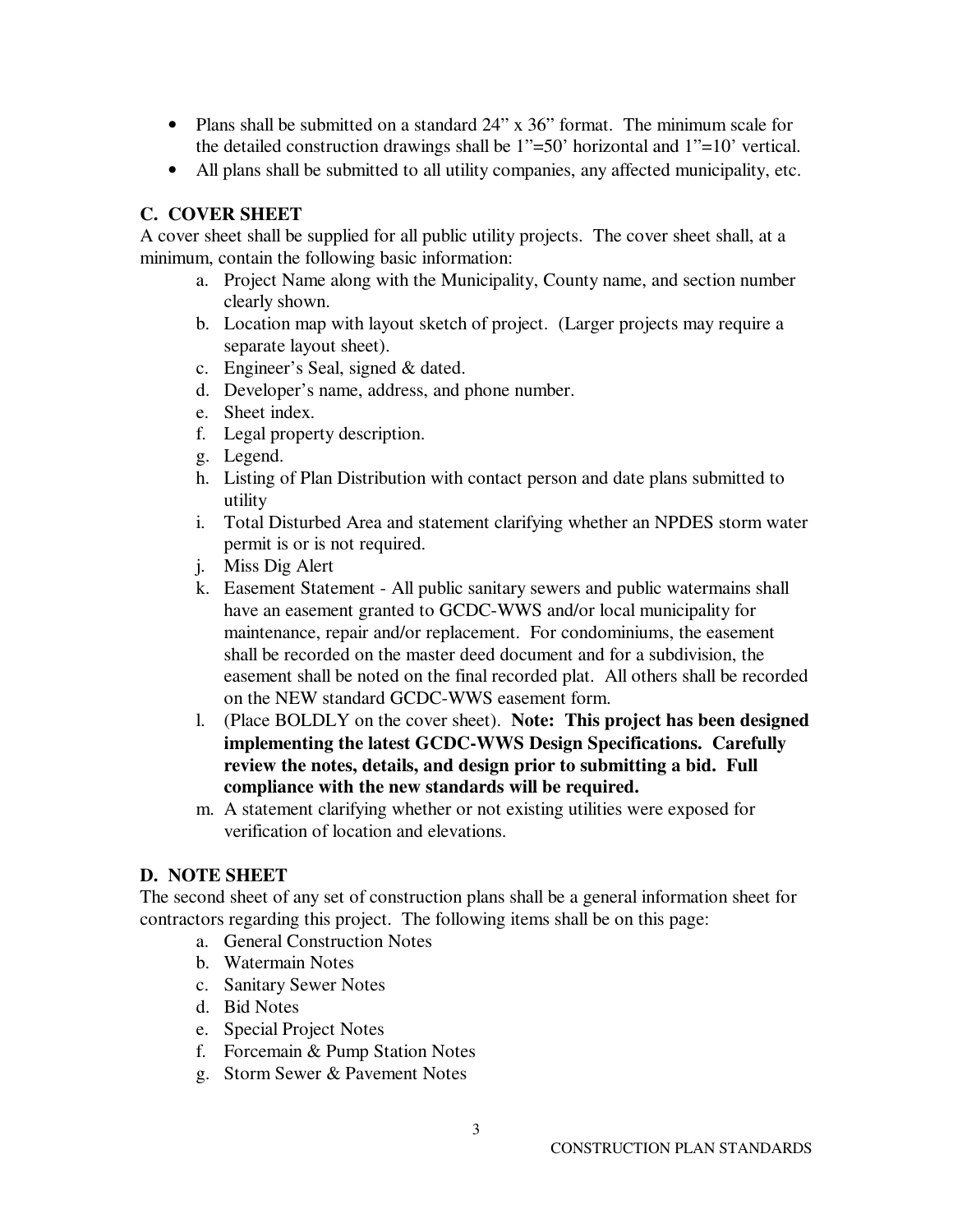## **E. MINIMUM ITEMS TO BE INCLUDED ON THE PLANS:**

The plan shall include but will not necessarily be limited to the following items:

- a. All geographical and topographical features.
- b. Location of proposed utility.
- c. All property lines shown on the plans.
- d. All phase lines shown on the plans.
- e. All existing underground utilities shown in plan and in profile.
- f. All 6" service risers are to be shown on the plan to their termination point. Riser locations are to be determined in the field by project engineer or county inspector.
- g. A riser schedule showing the station and invert elevation for each house riser. It shall be the contractor's responsibility to install the service leads at a sufficient depth to service house basements if the main line sewer is sufficiently deep. Where feasible the service risers shall be installed at a minimum depth of 8' to 10' at the property line.
- h. All existing buildings and properties shall be provided with a sanitary service riser. This includes boring a road to serve buildings and properties on the opposite side of the road where the sanitary sewer is being installed.
- i. Where possible, the North Arrow shall be located to the top or to the right of the sheet.
- j. All easements and easement conditions shall be shown on the plan view.
- k. All utilities shall be centered within the easement, where applicable.
- l. All vacant lots shall be numbered.
- m. All proposed buildings shall be numbered.
- n. Roadways, ROW size, lot numbers, future building numbers, parcel ID numbers, street address for site, street address for surrounding buildings, and lot configuration.
- o. The location of all physical features that may be affected by the construction shall be shown on the plan view. The feature shown shall be listed and the distance left or right of the road centerline shall be shown. Physical features to be listed shall include trees, poles, headwalls, culverts, watermain valves or hydrants, driveways and type of surface, signs, mailboxes, shrubbery, gas markers, telephone markers, stumps, etc.
- p. Size, grade, length, bedding, and material of pipe between manholes or structures.
- q. First floor elevations shall be shown where critical to the design.
- r. Stationing along the utility centerline.
- s. All compacted sand backfill shall be noted on both plan and profile view.
- t. A benchmark referenced the USGS or NGV vertical datum. Benchmark locations shall be identified on the plan view. All benchmarks shall be listed with a description, elevation and location.
- u. For the crossing of any stream or county drain, the direction of flow, low water elevation, high water elevation, flood plain limits, wetlands, and low point of channel bottom at crossing, shall be listed by elevation.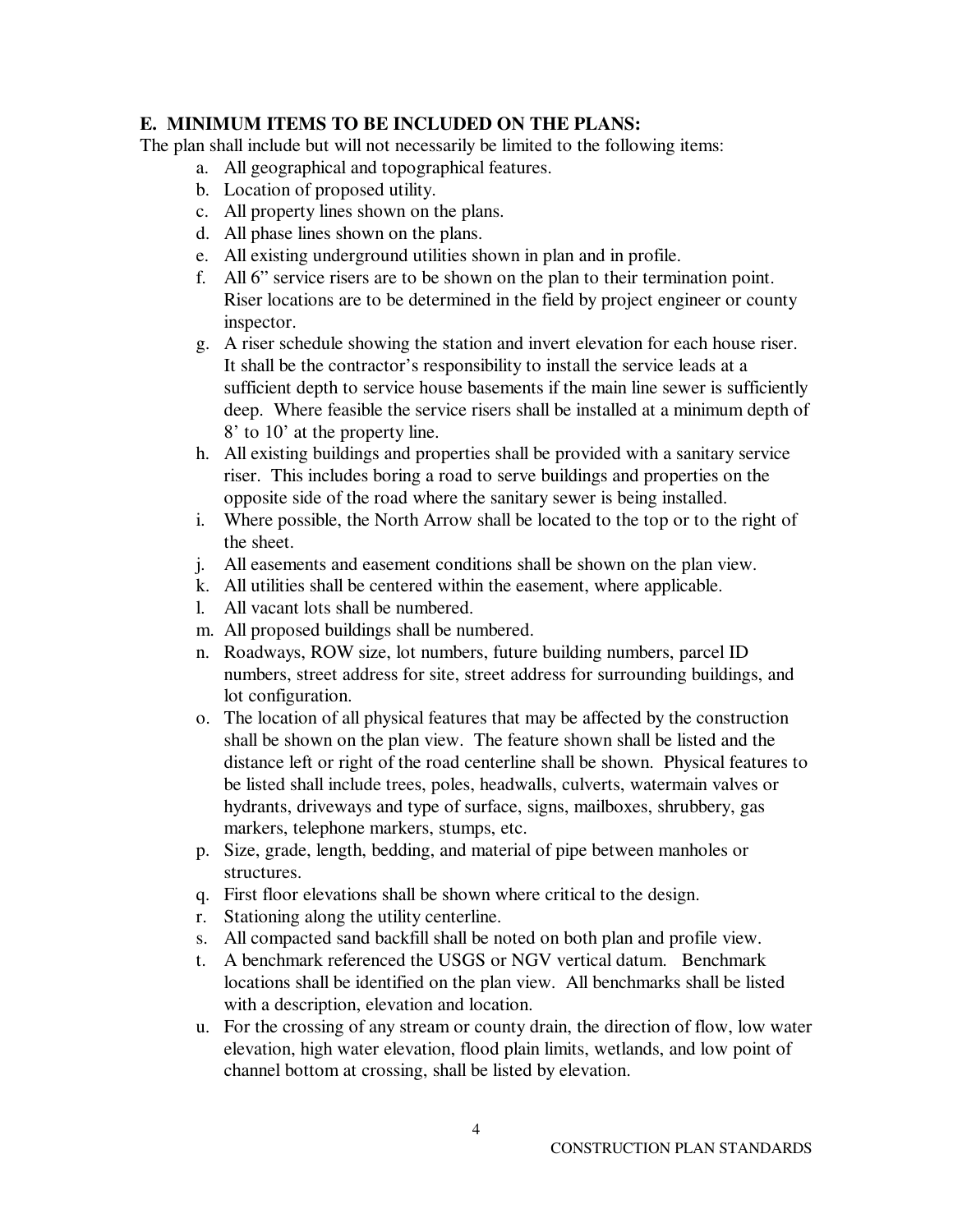## **F. GENERAL NOTES TO BE INCLUDED:**

Utility Warning - Underground utility locations as shown on the plans were obtained from utility owners, and were not field located. A minimum of three (3) working days prior to beginning construction, the contractor shall notify "MISS DIG" (800-482-7171) and have all underground utilities staked before any work may begin. The contractor shall be responsible for the protection and/ or relocation of all utilities that may interfere with construction. Three (3) Working Days Before You DIG - Call MISS DIG (1-800-482-7171).

## **G. PRIOR TO SUBMITTAL TO THE STATE OF MICHIGAN:**

Prior to submittal to the State of Michigan Department of Environmental Quality the following items shall be submitted to GCDC-WWS:

- a. Approval from GCDC-WWS and/or the local community.
- b. Construction plans submitted on clear, 4 mil mylar reproducible.
- c. The appropriate number of plans to be sent to State of Michigan.
- d. Notice of Coverage for the NPDES permit, if 5 acres or more are disturbed. The Engineer shall prepare the Notice of Coverage and submit it, along with a check for \$125.00 payment to the State of Michigan, along with the completed Soil Erosion and Sedimentation Control application, to GCDC-WWS.
- e. Payment shall be made for all inspection and water usage fees. GCDC-WWS Inspection fees are \$2.00/ft with a minimum of \$200.00. The charge for Final Inspection services is \$300.00 and the water usage fee is \$85.00.

## **H. SANITARY SEWER DESIGN**

In general, all sanitary sewers shall be designed in accordance with the current edition of the Recommended Standards For Wastewater Facilities (10 State Standards) and the GCDC-WWS Standard Specifications and Details.

## **1. DESIGN BASIS**

Average sewage flow: 1 unit  $= 3.5$  people at 90 gpd  $= 315$  gallons/day. The engineer may be required to submit the basis of design to GCDC-WWS.

## **2. DESIGN CRITERIA**

 All construction and material shall conform to the latest GCDC-WWS Standard Specifications and Standard Details. All public systems shall have a minimum pipe size of 8". All public systems shall be extended to the furthest limits of the property and properly sized according to GCDC-WWS determination.

#### **3. PLAN REQUIREMENTS**

a. Generally no lateral sewer shall be constructed with less than 8' of cover below the crown of the existing or proposed road grade. Where shallow sewers are anticipated, the basement elevation of all affected buildings (proposed and existing) shall be shown on the plan. Where the cover over the crown of the sanitary sewer is less than 48", the design engineer shall specify a minimum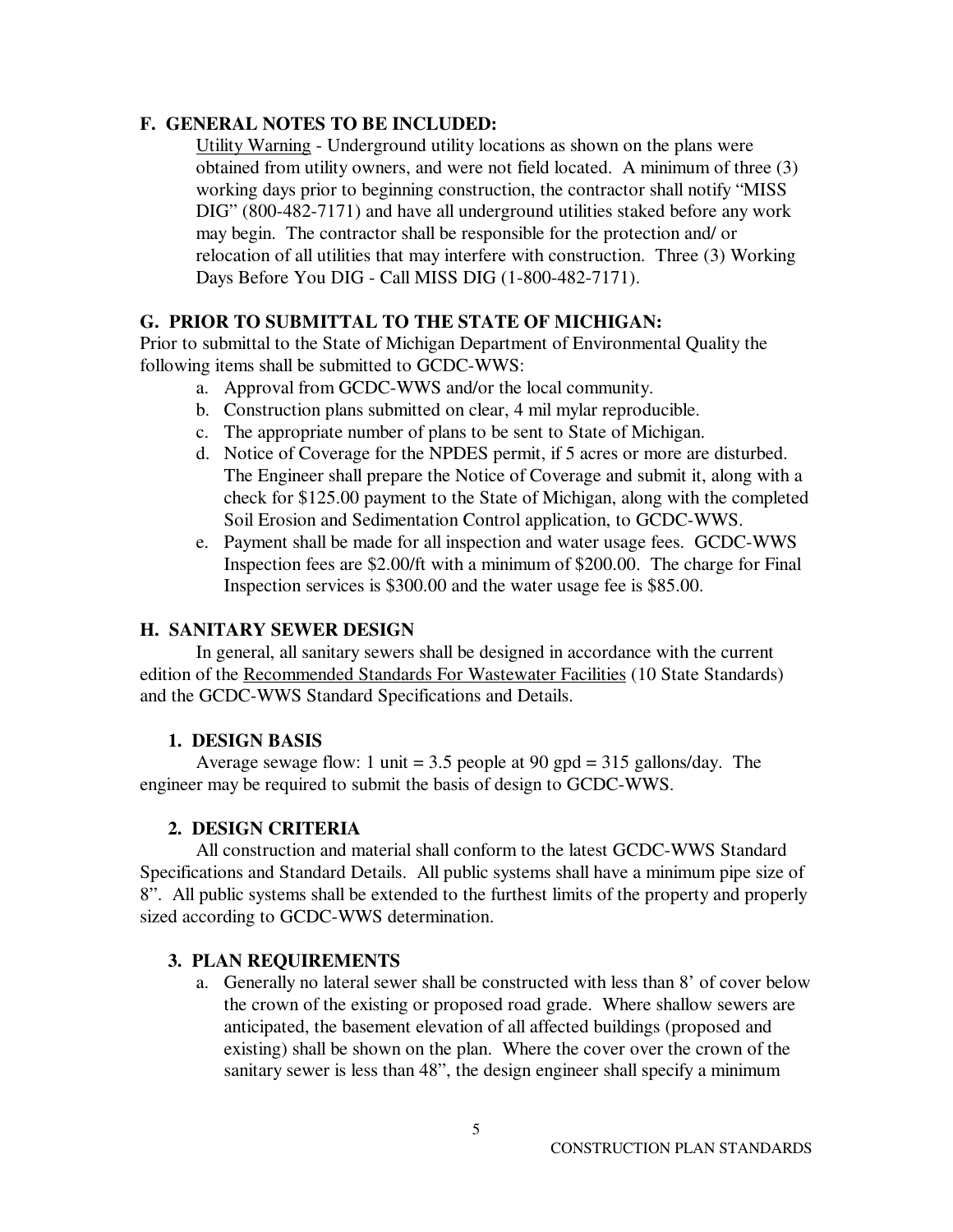thickness of an approved insulation cover above the top of the sewer and extending one foot either side.

- b. The minimum size of a public sewer shall be 8" in internal diameter.
- c. All public systems shall be **extended** to the furthest limits of the property, including corner lots, properly sized according to GCDC-WWS determination.
- d. Proposed inverts and surface elevations of each manhole shall be shown.
- e. In the profile view, show the proposed ground elevation, existing ground elevations, existing ditch centerline elevations, and the centerline of road elevation.
- f. A numbering sequence for manholes, valves, hydrants, etc.
- g. All sanitary sewers shall be designed and constructed so as to discharge a minimum velocity of 2' per second when flowing full. Velocities greater than 12' per second should be avoided where possible.
- h. Manhole spacing shall not exceed 400' for sewers under 15" and not exceed 600' for sewers larger than 18".
- i. Core drill all existing manholes and install an approved flexible rubber boot.
- j. Internal drop connections will not be allowed on public sanitary sewers. Connections within 30" from the invert of the outlet sewer are acceptable without an external drop connection.
- k. Show all external drops for sewer connection exceeding 30" from the existing invert and reference the sanitary sewer standard detail.
- l. A horizontal separation of 10' shall be maintained between sanitary/storm sewer and public water supply.
- m. Show method of connection referenced to Standard Details including the method of connection.
- n. Plan or profile note: "Contractor shall not connect to the existing outlet sewer until the proposed sanitary system is tested and approved by GCDC-WWS." The ENGINEER shall indicate the connection method to be used.
- o. For mainline bores, in plan **and** profile view, show length, size and thickness of the casing pipe with a reference to the appropriate standard detail.
- p. Show approved bedding requirements for all pipes to be used.
- q. Show length, grade, and pipe material between manholes.
- r. 6" service risers shall be shown and referenced to a standard detail. Design shall incorporate one lead per parcel on both sides of the road with the exact location to be determined in the field. Indicate a typical length for main side and bore and include material and length. For bores, show casing size, thickness, material and length. All 6" service risers are to be bedded pursuant to PVC bedding detail. Show invert elevation for all service leads.
- s. All saddle taps shall be made by GCDC-WWS. The developer shall submit required fee per tap. There shall be **NO** 6" saddle taps made on interceptor sewers.
- t. All public sanitary sewer shall be televised by a reputable company whose approval is determined by GCDC-WWS and submitted to GCDC-WWS prior to final acceptance. Reference Note: All public sanitary sewer 8" or larger shall be internally televised by the contractor, and the TV reports, including the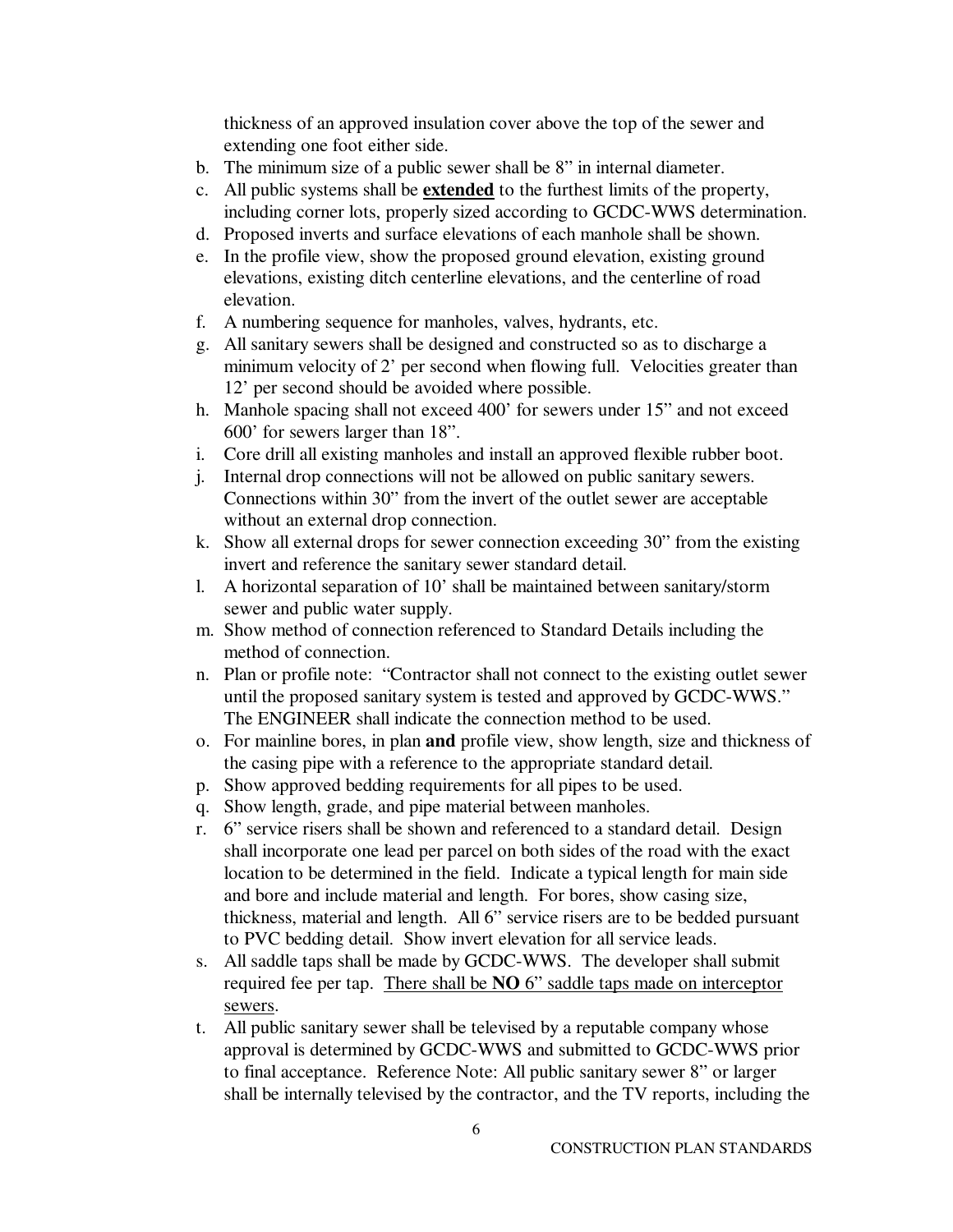tapes, shall be given to GCDC-WWS prior to the request for final acceptance. The contractor shall be responsible for cleaning the line and assuring all dirt and debris has been removed prior to televising. The TV report shall list the distance a house lead is located from a manhole, all shear breaks in the main or service riser, all longitudinal cracks, broken pipe, dips in the line, pin holes, etc. For PVC public sanitary sewers, these defects shall be repaired by the contractor by excavating, or if applicable  $\&$  approved, grouting. A leaking joint is defined as having sufficient infiltration to wet the interior of the joint. GCDC-WWS shall be notified when the line is to be televised to be present to inspect repairs. The sanitary sewer shall be televised in an upstream mode, so as to correlate measurements of tees to inspector's field measurements.

#### **I. WATERMAIN DESIGN**

 In general, all watermains shall be designed in accordance with the current edition of the Recommended Standards For Water Works (10 State Standards) and the GCDC-WWS Standard Specifications and Details.

#### **1. DESIGN BASIS**

 Water supply systems shall be designed to furnish an average daily flow of 100 gallons per capita per day and a maximum of 200 gallons per capita per day. The water supply system shall be designed to provide a minimum of 1500 gpm at 30 psi residual pressure. When the fire protection is to be provided, system design should be such that fire flows and facilities are in accordance with the requirements of the State Insurance Services Office. The engineer may be required to submit the basis of design to GCDC-WWS.

#### **2. DESIGN CRITERIA**

 All construction and material shall conform to the latest GCDC-WWS Standard Specifications and Standard Details. All public systems shall have a minimum pipe size of 8" and be designed to loop all watermain and eliminate dead end lines. All public systems shall be extended to the furthest limits of the property and properly sized according to GCDC-WWS determination.

#### **3. PLAN REQUIREMENTS**

- a. Place a note on plan or profile regarding testing procedures used.
- b. If the contractor is pressure testing against an existing valve, then a note shall be placed on the construction plans regarding procedures.
- c. Notes for temporary corporations for chlorinating and proper testing procedures.
- d. Remove corporations after satisfactory testing, and cap with copper threaded plugs.
- e. Show depth of cover, bedding, length and material in profile view.
- f. Show typical water service connection size in plan view, and reference standard detail.
- g. In profile view, show the proposed and existing ground elevation.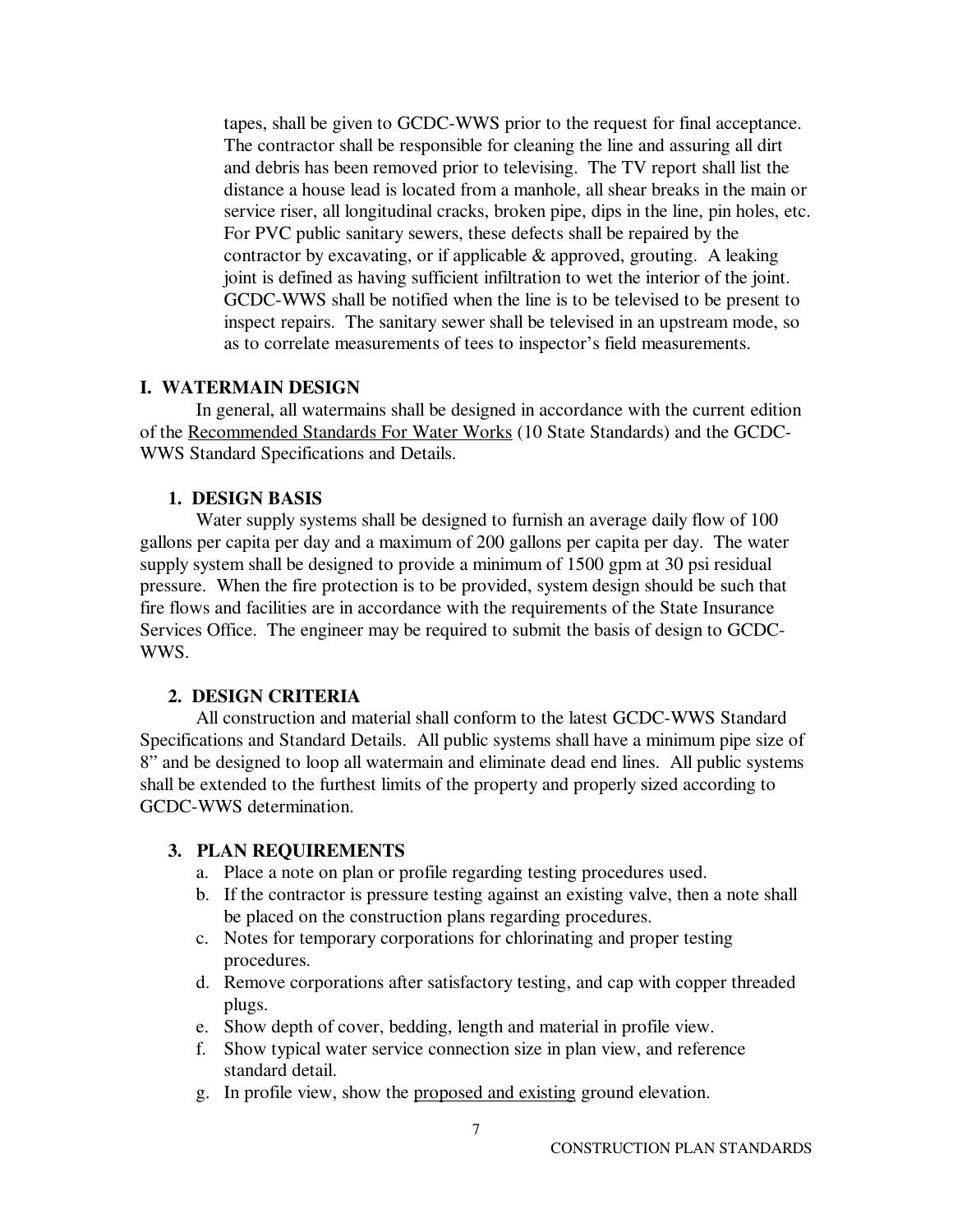- h. For hydrant assemblies in plan, note the tee, hydrant, valve, box, approved restraints & standard detail.
- i. Show PROPER size manholes on ALL pressure taps and cut in valves.
- j. Place fire hydrants (temporary or permanent) at the end of ALL lines.
- k. Watermains shall have at least 10' of horizontal separation from any Sanitary Sewer or Storm Sewer.
- l. Hydrants shall be installed at a minimum of every 500 feet.
- m. The minimum watermain size shall be 8" in diameter. A maximum of 300 lineal feet of 6" may be allowed in cul-de-sacs, etc., if this size meets with the allowable design basis.
- n. Gate valves at the end of lines shall have one pipe length added prior to any reducer and end with a fire hydrant, then with a restrained plug.
- o. All public systems shall be **extended** to the furthest limits of the property, including corner lots, properly sized according to GCDC-WWS determination.

## **J. FORCEMAIN CONSTRUCTION NOTES**

In general, all watermains shall be designed in accordance with the current edition of the Recommended Standards For Wastewater Facilities (10 State Standards) and the GCDC-WWS Standard Specifications and Details.

## **1. PLAN REQUIREMENTS**

- a. All material and construction procedures for forcemain shall conform to GCDC-WWS standard details and specifications. All forcemain shall be Ductile Iron when forcemains are 4" in diameter or greater. All piping within any submersible stations shall be supported in an approved method.
- b. Minimum cover over the top of the forcemain shall be 5' from final grade. The forcemain may be lowered during construction to avoid underground problems.
- c. The connection shall not be made to the outlet gravity sewer until approval has been granted by GCDC-WWS.
- d. Contractor shall place approved thrust restraints at all horizontal and vertical bends. Restraints shall be in accordance with manufacturers recommendations for pressure generated by the pumping system and in accordance with the GCDC-WWS standard details and specifications.
- e. All constructed elevations at point of beginning, at stream or drain crossings, if any, and at point of ending shall be field determined by the contractor using proper surveying equipment and the information incorporated into the As-Built drawings.
- f. All forcemain shall be pressure tested in accordance with the GCDC-WWS standard details and specifications. All testing is to be done by the Contractor under the observation and supervision of a representative of GCDC-WWS.
- g. The entire project shall be restored to as near as original condition as feasible and in accordance with standard specifications. Restoration shall include repair and replacement of sidewalks and drives, gravel restoration, and re-surfacing of any hard surfaced areas disturbed during construction. Culverts, mailboxes,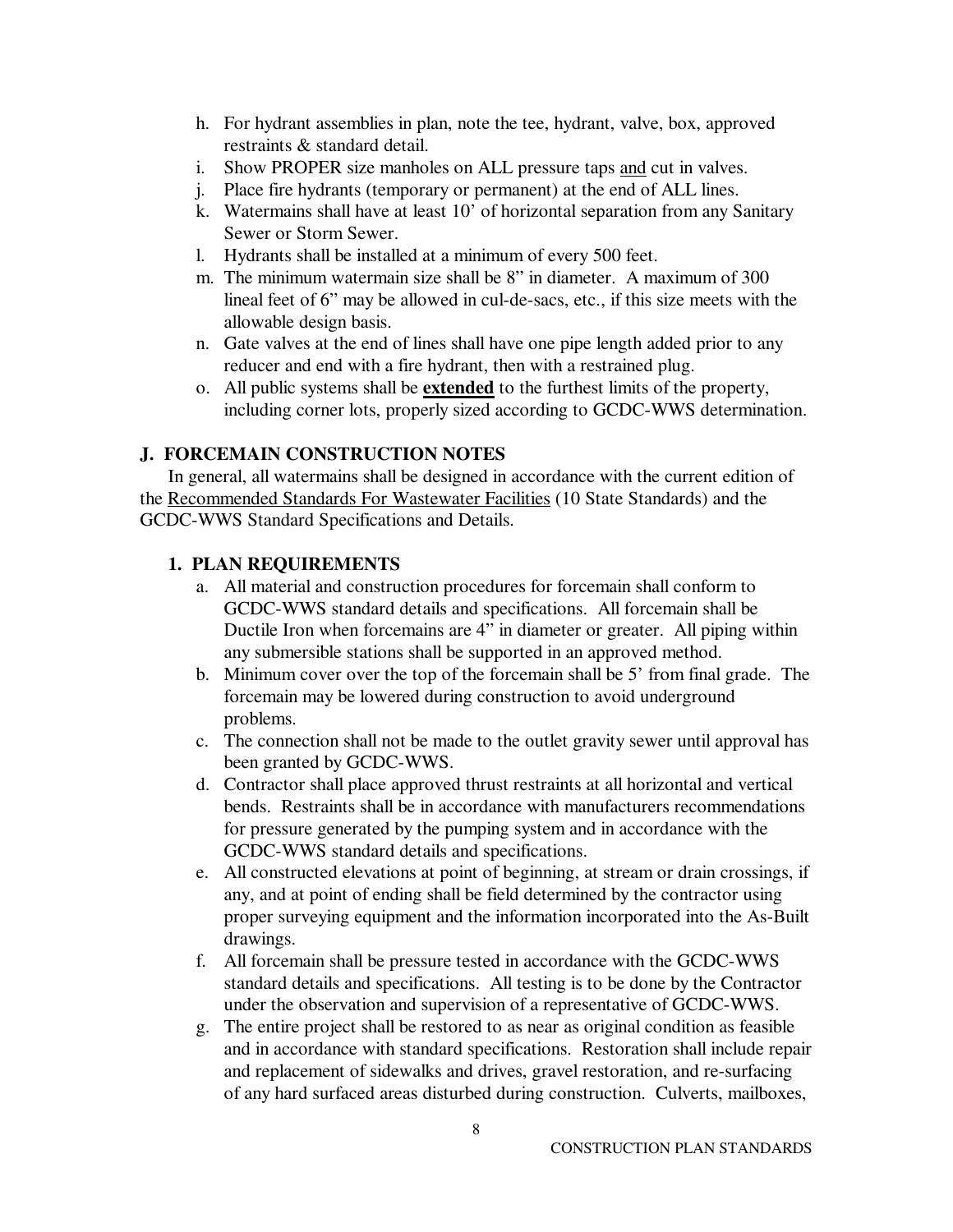shrubs, etc. shall be replaced prior to placement of 4" of clean topsoil. The contractor is responsible for seeding, fertilizing and mulching the entire length of the project.

#### **K. PUBLIC PUMP STATIONS**

In general, all pump stations shall be designed in accordance with the current edition of the Recommended Standards For Wastewater Facilities (10 State Standards) and the GCDC-WWS Standard Specifications and Details.

#### **1. PUMP STATION DATA**

The following information shall be provided to GCDC-WWS for review and approval:

- a. Basis of design
- b. Station type: wetwell/submersible or wetwell/drywell.
- c. Proposed pumping units to be served by this project & future
- d. Average sewage flow: 1 unit = 3.5 people  $\omega$  90 gpd = 315 gallons/day
- e. Must be able to pump existing and projected sewage with largest pump out of service.
- f. Pump curve, as a minimum, will show: Total Dynamic Head, GPM, RPM, impeller size, HP, motor eff., NPSHR, NPSHA, design peak flow.
- g. Wetwell diameter, working volume, drawdown time, fill time.
- h. Auxiliary equipment: as a minimum, in conformance with standard detail for control panels.
- i. Pump controls mercury float switches.
- j. Size, material, length, and velocity of forcemain
- k. Buoyancy calculations
- l. Any needed air release valves.
- m. Spare parts: (alt., lights, etc.)

## **2. PLAN REQUIREMENTS**

- a. All components and construction of the proposed pump station shall be in accordance with GCDC-WWS standard details and specifications.
- b. Contractor shall submit sufficient copies of shop drawings for approval by the design engineer and by GCDC-WWS.
- c. The contractor shall order and pay for all costs associated with supplying power to the pump station. The power supply shall be 3 Phase. The supply of power shall include, but is not limited to, any required 3 Phase power extension, power poles, transformers, power drop, meter, etc.
- d. All electrical work and material shall be in accordance with NEC, local, state codes, and any other applicable codes.
- e. Design engineer shall show all pump station data, design, and buoyancy calculations on the plan sheet.
- f. The wetwell shall be sized according to service area, proposed and future flows, and pump sizes. The wetwell shall conform to GCDC-WWS standard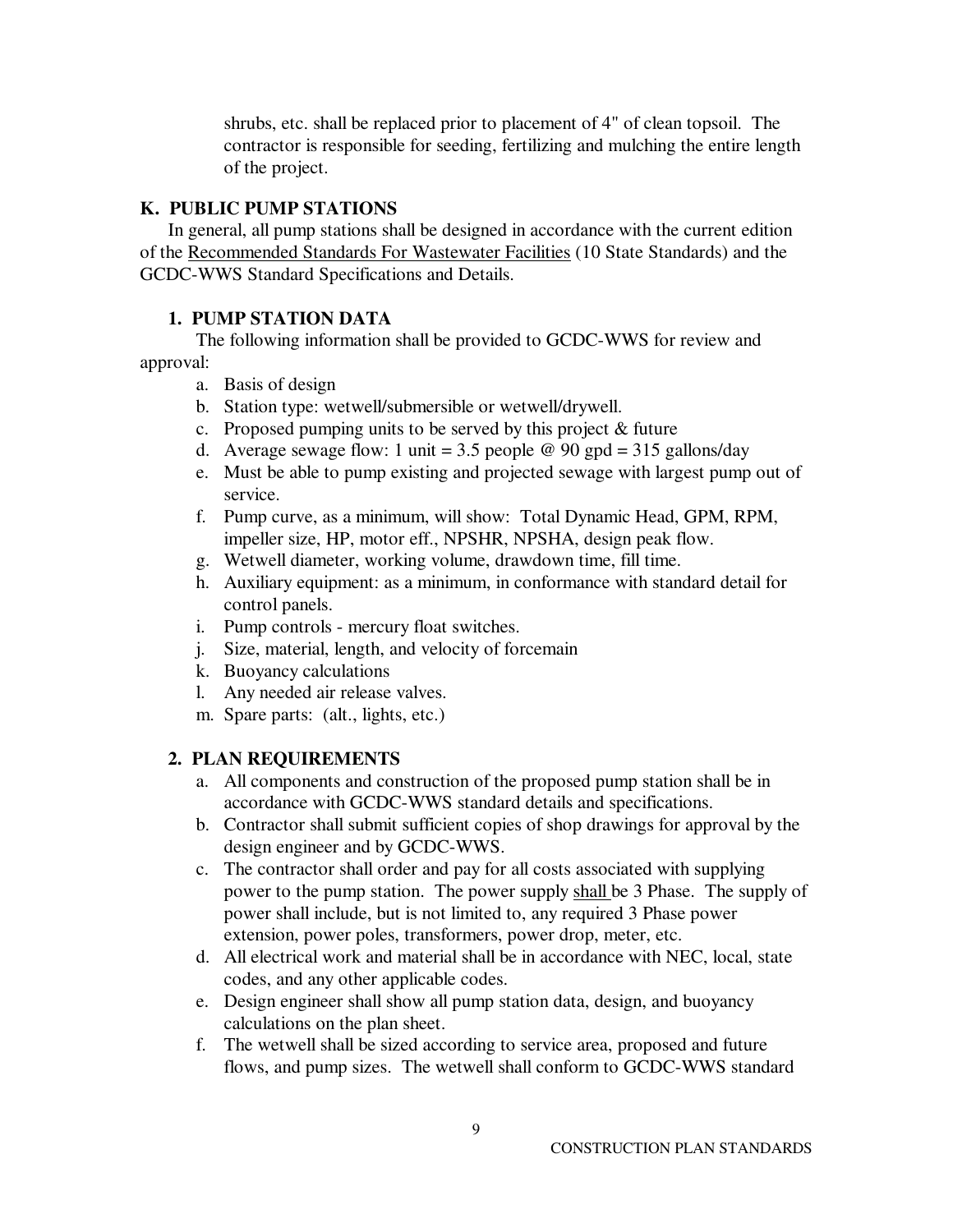details and specification. A basis of design shall be submitted to GCDC-WWS for review and approval.

- g. The valve vault shall be separate from the wet well with valves, emergency connection, etc. and approved through the shop drawing submittal process.
- h. Contractor shall be responsible for all installations and start-up work and shall furnish and install all materials to deliver a functional pumping station.
- i. O&M manuals shall be supplied to GCDC-WWS and approved prior to final acceptance.
- j. The contractor shall install 6AA crushed limestone (A1) under the wetwell and valve vault. 6AA crushed limestone (A1) shall extend from the bottom of the excavated area to the top of the forcemain and any inlet gravity lines. Compacted sand backfill shall be placed around the rest of the wetwell and valve vault.

## **L. SIMPLEX AND DUPLEX GRINDER PUMP STATION**

In general, all grinder pump stations shall be designed in accordance with the current edition of the Recommended Standards For Wastewater Facilities (10 State Standards) and the GCDC-WWS Standard Specifications and Details. These will only be allowed in Sanitary Sewer District #7.

## **1. GENERAL**

- a. All components and construction of the proposed grinder pump station shall be in accordance with GCDC-WWS standard details and specifications.
- b. Contractor shall be responsible for all excavation, backfill and surface restoration. All excavated areas shall be stabilized with topsoil, fertilizer and mulch as necessary.
- c. Contractor shall submit sufficient copies of shop drawings for approval by the design engineer and by GCDC-WWS. Submit a proper pump curve, pursuant to #6 under Pump Station Data.
- d. The contractor shall order and pay for all costs associated with supplying power to the pump station. The supply of power shall include, but is not limited to, any required 3-phase power extension, power poles, transformers, power drop and meter.
- e. All electrical work and material shall be in accordance with NEC, local and state codes.
- f. Design engineer shall show all pump station design, data, and buoyancy calculations on the plan sheet.
- g. Contractor shall slope finish grade away from the grinder pump station and prevent water and silt from ponding around the station cover.
- h. The control panel, alarm light, and disconnect switch shall be located within 10' of the basin entrance. The control panel shall have adequate extra space for future computer polling.
- i. All discharge piping within the fiberglass basin and to the outlet shall be PVC schedule 80. For simplex stations use  $1\frac{1}{4}$ , for duplex stations use  $1\frac{1}{2}$ .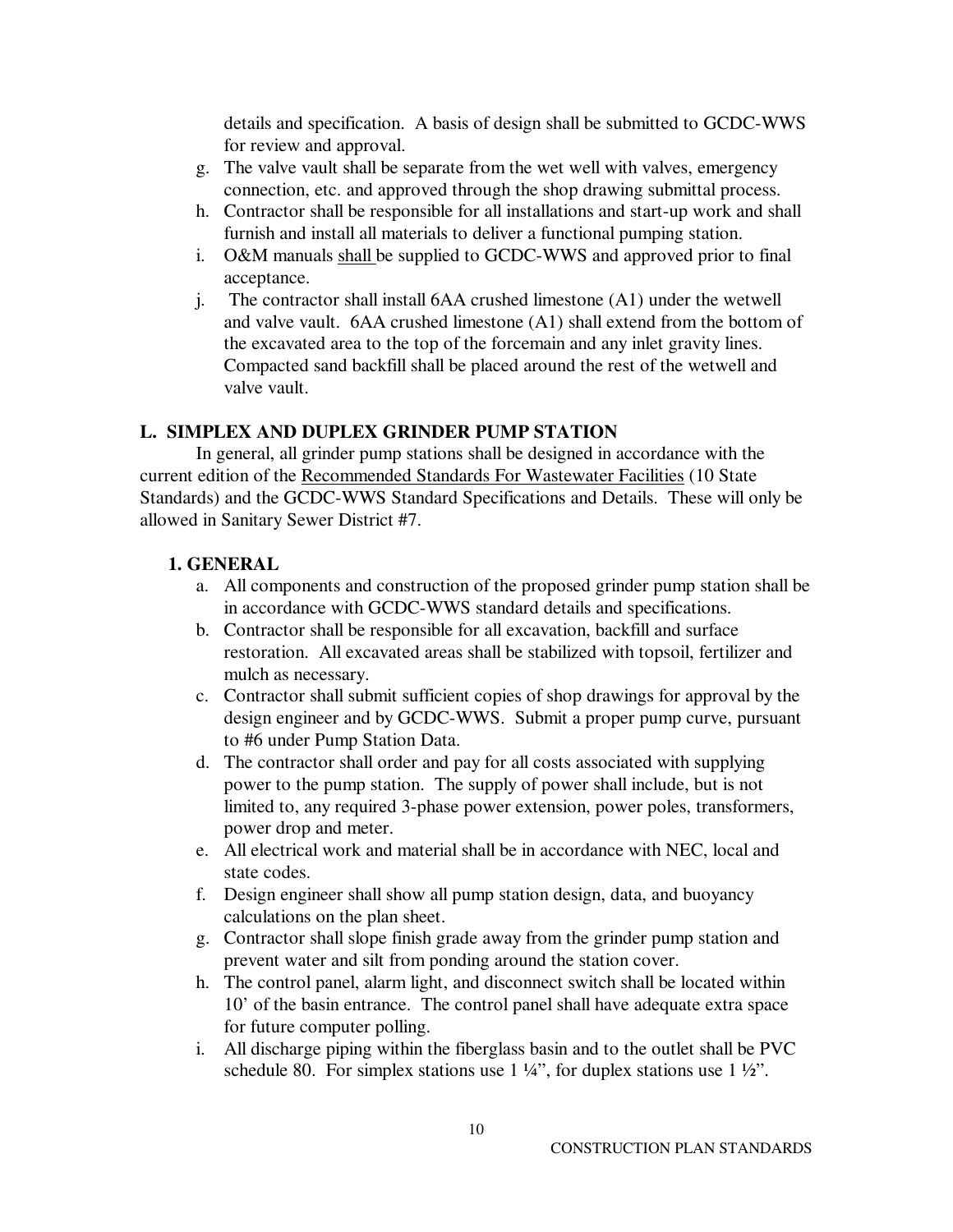- j. Duplex grinder stations require a separate valve vault for the check  $\&$  gate valves. Simplex grinder station can incorporate the check & gate valves inside the station.
- k. A dual check valve system will be required on the discharge piping.
- l. All fill material under and to the top of the influent piping and discharge piping shall be 6AA crushed limestone (A1), field compacted.
- m. Station shall be manufactured to allow complete pump down of the basin.
- n. All sealed mercury switches shall be field adjustable and separated from the power cables by use of an aluminum or stainless steel guide bar.
- o. All pressure taps onto the existing low-pressure system shall be done only by GCC-WWS personnel. GCDC-WWS is to be notified 48 hours in advance at the District 3 Waste Water Treatment Plant (810-735-7135). The fee of \$300.00 for each pressure tap shall be paid at GCDC-WWS administration office before any tap.
- p. The outlet forcemain shall be pressure tested by using maximum pump pressure pumping against a closed valve at the tap. The test shall continue for 5 minutes with no detectable pressure loss.
- q. A 2" PVC schedule 80 vent with birdscreen shall be constructed in the top.
- r. Contractor shall be responsible for all installations and start-up work and furnish and install all materials to deliver a functional pumping station, including an approved O&M manual.
- s. Provide spare parts.
- t. Forcemain for a grinder station shall be per the detail sheet for grinder stations.
- u. Provide buoyancy calculations.
- v. Approved tracer wire shall be placed along ALL PVC pressure mains.
- w. All PVC forcemains are to be laid on a prepared 4" 6AA crushed limestone (A1) base with recesses to accommodate bells. The 6AA crushed limestone (A1) shall extend to the top of the forcemain. D.I. forcemains may have sand bedding (A5), unless otherwise shown.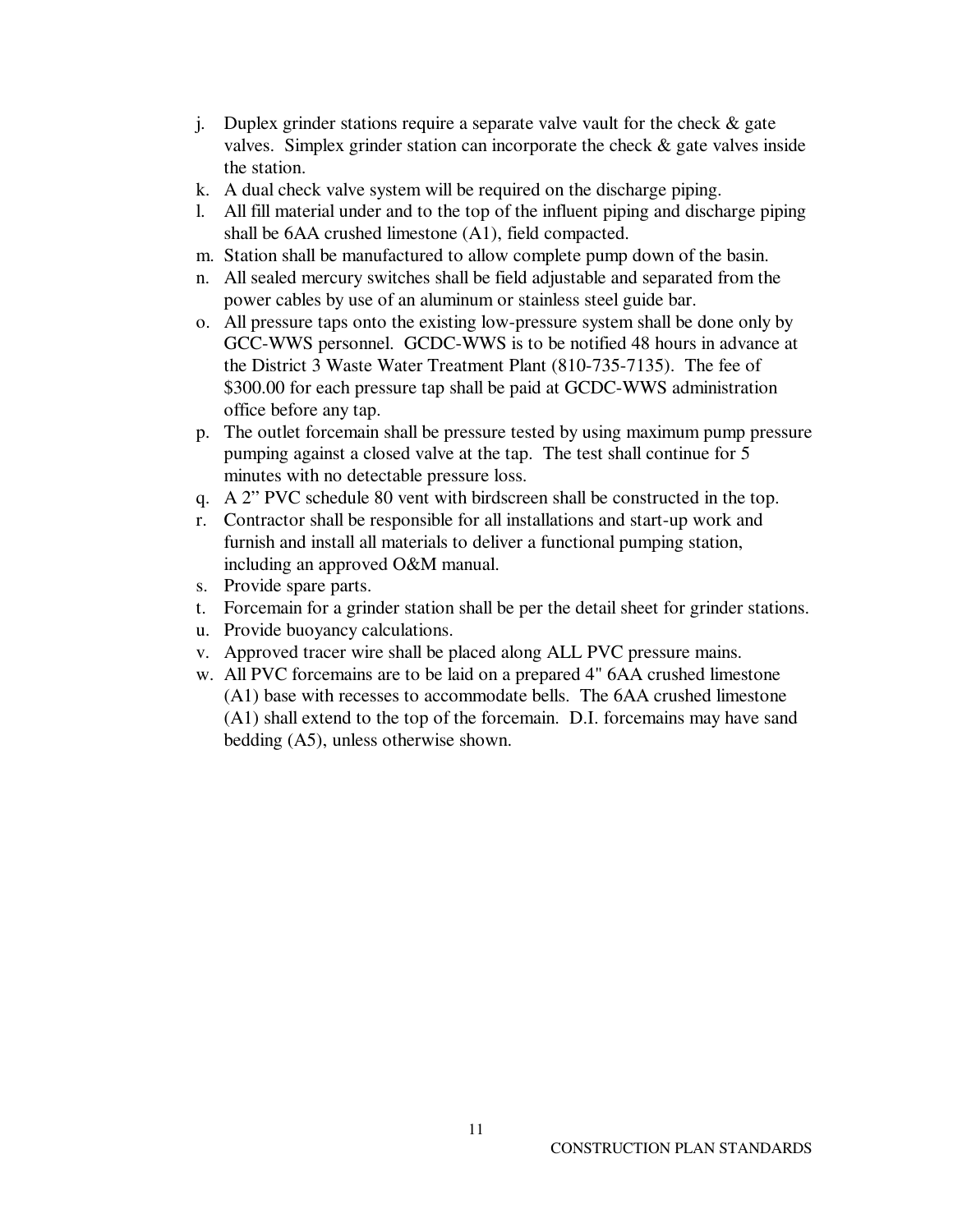## Genesee County Drain Commissioner's Office DIVISION OF WATER AND WASTE SERVICES CONSTRUCTION PLAN SUBMITTAL CHECK LIST 5TH EDITION

#### The following information shall be included with or appear on all construction plans submitted to this office: plans to this

Please note that if any of the following information is not applicable to the development being submitted so state with reason

#### **GENERAL**

| \$250 construction plan review fee. Checks payable to "The Genesee County Drain Commissioner".                                                                                                                                         |
|----------------------------------------------------------------------------------------------------------------------------------------------------------------------------------------------------------------------------------------|
| A copy of this Construction Plan Submittal Checklist, signed and dated.                                                                                                                                                                |
| Transmittal sheet indicating if this is a first time submission or if the plans are being resubmitted                                                                                                                                  |
| Letter signed and sealed from a professional engineer stating there is adequate sanitary sewer<br>capacity for this development which shall include all calculations and flow maps.                                                    |
| Site plan approval letter from the local municipality.                                                                                                                                                                                 |
| Tax map of area with appropriate property highlighted. Tax map shall also show the surrounding area,<br>including both sides of the road and can be obtained from the Genesee Co. Dept. of Equalization                                |
| Sheet size of 24" x 36" (If a different sheet size is proposed, this office must be contacted prior to<br>submitting plans.)                                                                                                           |
| Legend                                                                                                                                                                                                                                 |
| GCDC-WWS Demolition Notes if applicable.                                                                                                                                                                                               |
| Minimum scale shall be $1" = 50'$                                                                                                                                                                                                      |
| All parcels have been serviced with sanitary and watermain adjacent to this property.                                                                                                                                                  |
| IPP Permit Application for all non-residential buildings if applicable.                                                                                                                                                                |
| Copies or applications for all MDEQ permits as applicable to the development.                                                                                                                                                          |
| Soil Erosion & Sedimentation Control Plan (SESC) or copy of SESC permit.                                                                                                                                                               |
| All existing (water, sanitary sewer and storm water) utilities shown on the plans and labeled with their<br>size (rims, inverts), elevation and material. Please also label any utilities in other areas where conflicts<br>may arise. |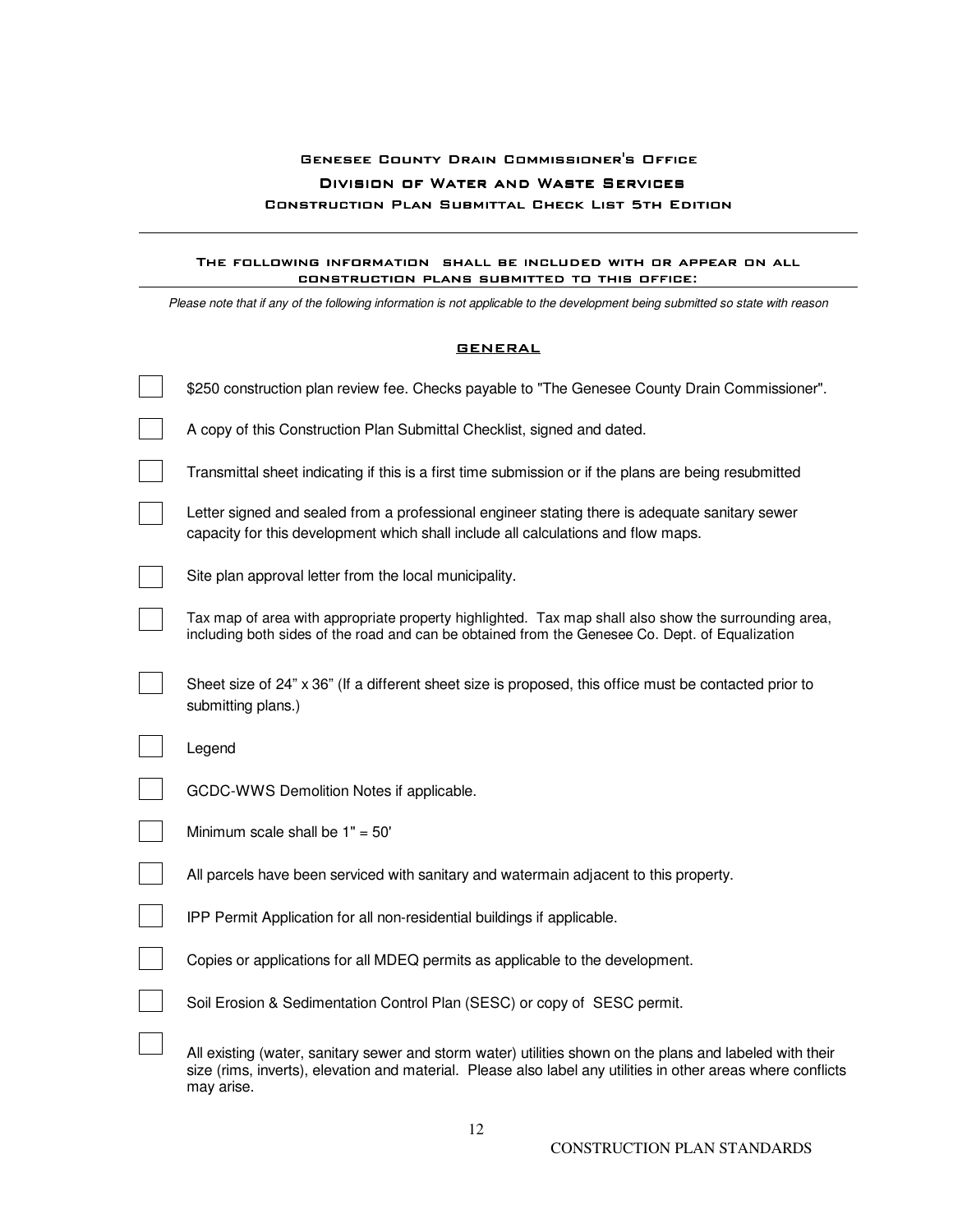| The cover sheet shall, at a minimum contain the following basic information:                                                                                              |
|---------------------------------------------------------------------------------------------------------------------------------------------------------------------------|
| <b>COVER SHEET</b>                                                                                                                                                        |
| Plans have been submitted to GCDC-SWM (Surface Water Management) for Storm and/or Surface<br>Water review (if applicable).                                                |
| GCDC-WWS's 5th Edition detail sheets and general construction notes as applicable.                                                                                        |
| Roadways, ROW size, lot numbers, future building numbers, parcel ID numbers, street address for site,<br>street address for surrounding buildings, and lot configuration. |
| Location of the 100-year flood plain elevations and wetlands                                                                                                              |
| Utilities shall be extended to the furthest limits of the property                                                                                                        |
| Benchmarks shall be shown and labeled in either USGS or NGV datum                                                                                                         |
| Recorded easements. Minimum width for easements shall be Sanitary Sewer = 20' and Watermain =<br>15'. The utility shall be centered in the easement.                      |

| Project name, address, scale and north arrow                                                                          |
|-----------------------------------------------------------------------------------------------------------------------|
| Location map with layout sketch of project                                                                            |
| County, municipality, and section number                                                                              |
| Plans signed and sealed by a professional engineer, surveyor, or an architect                                         |
| Developer's name, address, and phone number                                                                           |
| Sheet Index                                                                                                           |
| Legal description                                                                                                     |
| Plan distribution list including contact names and dates submitted to utility                                         |
| Total disturbed area and a statement clarifying whether an NPDES permit is or is not required.                        |
| <b>MISS DIG Alert</b>                                                                                                 |
| GCDC-WWS Contractor Alert Statement and Easement Statement.                                                           |
| A statement clarifying whether or not existing utilities were exposed for verification of location and<br>elevations. |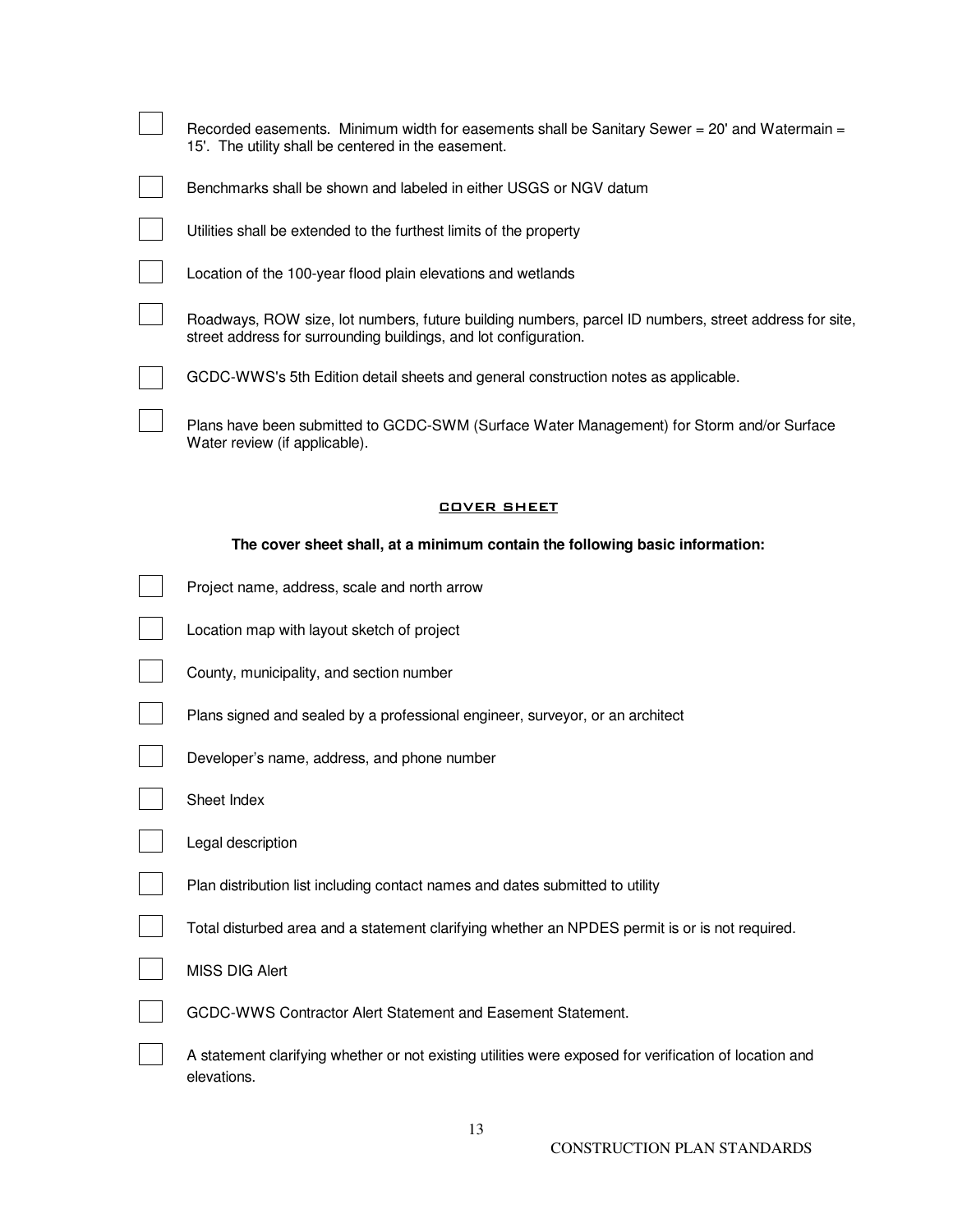#### **APPLICATIONS**

#### **The following applications shall be submitted with the site plan:**

 IPP permit application for all non-residential buildings (Includes churches, schools, etc.) Applications can be downloaded from www.gcdcwws.com.

SESC permit application, plans and appropriate fees.

 MDEQ Part 41 of Act 451 (Sanitary Sewer) and Act 399 (Watermain) permit applications completed and signed by the appropriate agency. This office signs the Part 41 and 399 for the following communities:

| * Atlas Township     | * Fenton Township   | * Gaines Township   | * Mundy Township      |
|----------------------|---------------------|---------------------|-----------------------|
| * Clayton Township   | * Flint Township    | * Genesee Township  | * Richfield Township  |
| * Davison Township   | * Flushing Township | * Montrose Township | * Vienna Township     |
| Village of Goodrich  | * Village of Lennon | * City of Clio      | * City of Grand Blanc |
| City of Swartz Creek |                     |                     |                       |

**I hereby certify that the aforementioned items have been provided with the submitted plans.** 

 **Signature: \_\_\_\_\_\_\_\_\_\_\_\_\_\_\_\_\_\_\_\_\_\_\_\_\_\_\_\_\_\_\_\_\_ Date: \_\_\_\_\_\_\_\_\_\_\_\_\_** 

**Note: It is necessary to submit only one set of construction plans for review & approval of sanitary sewer and watermain and only one set of plans for SESC review and permitting.**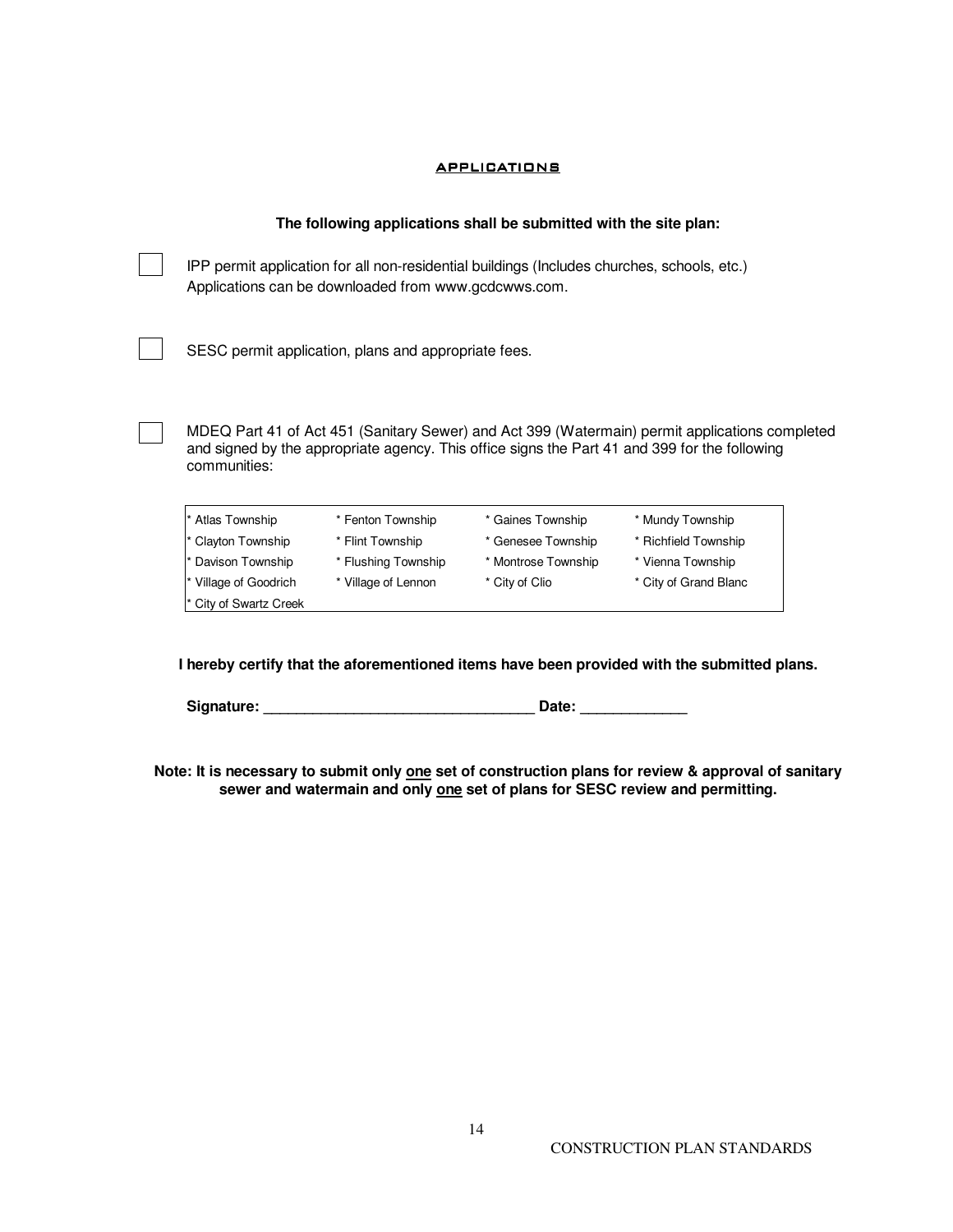

MICHIGAN DEPARTMENT OF ENVIRONMENTAL QUALITY WATER RESOURCES DIVISION

## **NOTICE OF COVERAGE**

#### FOR NATIONAL POLLUTANT DISCHARGE ELIMINATION SYSTEM (NPDES) STORM WATER DISCHARGES FROM CONSTRUCTION ACTIVITY

By Authority of R 323.2190 promulgated under Part 31 of Act 451, Public Acts of 1994, as amended Failure to comply with the terms and provisions of R 323.2190 may result in fines up to \$25,000 per day and the possibility of imprisonment.

| FOR DEQ USE ONLY    |
|---------------------|
| <b>NPDES Number</b> |
| Receipt No.:        |
| Permit Id:          |

Filing of this Notice of Coverage (NOC) with the Michigan Department of Environmental Quality (DEQ) is required before initiation of construction activities **that disturb 5 acres or more of land or is part of a larger common plan of development or sale** that requires a national permit pursuant to the provisions of 40 CFR Section 122.26(a). This constitutes notice that the construction permittee is authorized under R 323.2190 to discharge storm water associated with the construction activities. The construction permittee must be the landowner or the recorded easement holder of the property where the construction activity is located.

**INSTRUCTIONS AND FEE INFORMATION**: Soil Erosion and Sedimentation Control (SESC) coverage is required under Part 91, SESC, of Act 451 before submitting this NOC. The construction permittee will be deemed to have an NPDES permit for storm water discharges from a construction site when the DEQ receives the completed NOC**, a copy of the appropriate SESC permit, a copy of the approved SESC Plan, a site map and the \$400 fee.** These must be received before construction begins. **This authorization to discharge construction storm water will expire** on the same day as the SESC permit originally submitted to the DEQ with this package. The expiration date will be specified in the NOC acknowledgement letter provided by the DEQ (please make sure you receive the NOC acknowledgement letter). NOC Authorization to discharge storm water may be extended (up to five years after original issuance date) by submitting a NOC Renewal form and a copy of the revised or extended SESC permit to the DEQ **prior** to the **NOC expiration**. If the SESC permit number changes, expires, is revoked or terminated, prior to the complete stabilization of the site, a **new**  administratively complete NOC and all the requirements, including the fee must be submitted to obtain storm water authorization.

**PERMIT BY RULE REQUIREMENTS**:The permittee must abide by the requirements of R 323.2190 which states in part: (**a**) Not directly or indirectly discharge waste materials into the waters of the state in violation of Part 31, Water Resources Protection, of the Act or rules promulgated there under; (**b**) Be in compliance with a soil erosion and sedimentation control permit for the site; (**c**) Properly maintain and operate the soil erosion control measures; (**d**) Have the soil erosion control measures under the specific supervision and control of a storm water operator who has been certified by the Department; (**e**) Cause the construction activity to be inspected by a certified storm water operator once per week, and within 24 hours after every precipitation event that results in a discharge from the site. Refer to R 323.2190 for the complete listing of requirements at: http://www.michigan.gov/deq/0,1607,7-135-3313\_3682\_3716-23997--,00.html.

| <b>CONSTRUCTION PERMITTEE INFORMATION (Landowner, Easement Holder, or Authorized Public Agency)</b> |              |                             |                                      |                            |            |
|-----------------------------------------------------------------------------------------------------|--------------|-----------------------------|--------------------------------------|----------------------------|------------|
| LANDOWNER/PERMITTEE                                                                                 |              |                             | AGENT FOR LANDOWNER (OPTIONAL)       |                            |            |
| CONTACT PERSON (FIRST AND LAST NAME)                                                                |              |                             | CONTACT PERSON (FIRST AND LAST NAME) |                            |            |
| <b>E-MAIL ADDRESS</b>                                                                               |              |                             | <b>E-MAIL ADDRESS</b>                |                            |            |
| <b>TELEPHONE</b>                                                                                    |              |                             | <b>TELEPHONE</b>                     |                            |            |
| <b>MAILING ADDRESS</b>                                                                              |              | <b>MAILING ADDRESS</b>      |                                      |                            |            |
| <b>CITY</b>                                                                                         | <b>STATE</b> | <b>ZIP</b>                  | <b>CITY</b>                          | <b>STATE</b>               | <b>ZIP</b> |
| <b>STORM WATER CERTIFIED OPERATOR (CONSTRUCTION ONLY)</b>                                           |              |                             |                                      | For Cashier's Office Only: |            |
| <b>CERTIFIED OPERATOR</b>                                                                           | $C-$         | <b>CERTIFICATION NUMBER</b> |                                      |                            |            |
| CERTIFIED OPERATOR E-MAIL AND TELEPHONE                                                             |              |                             |                                      |                            |            |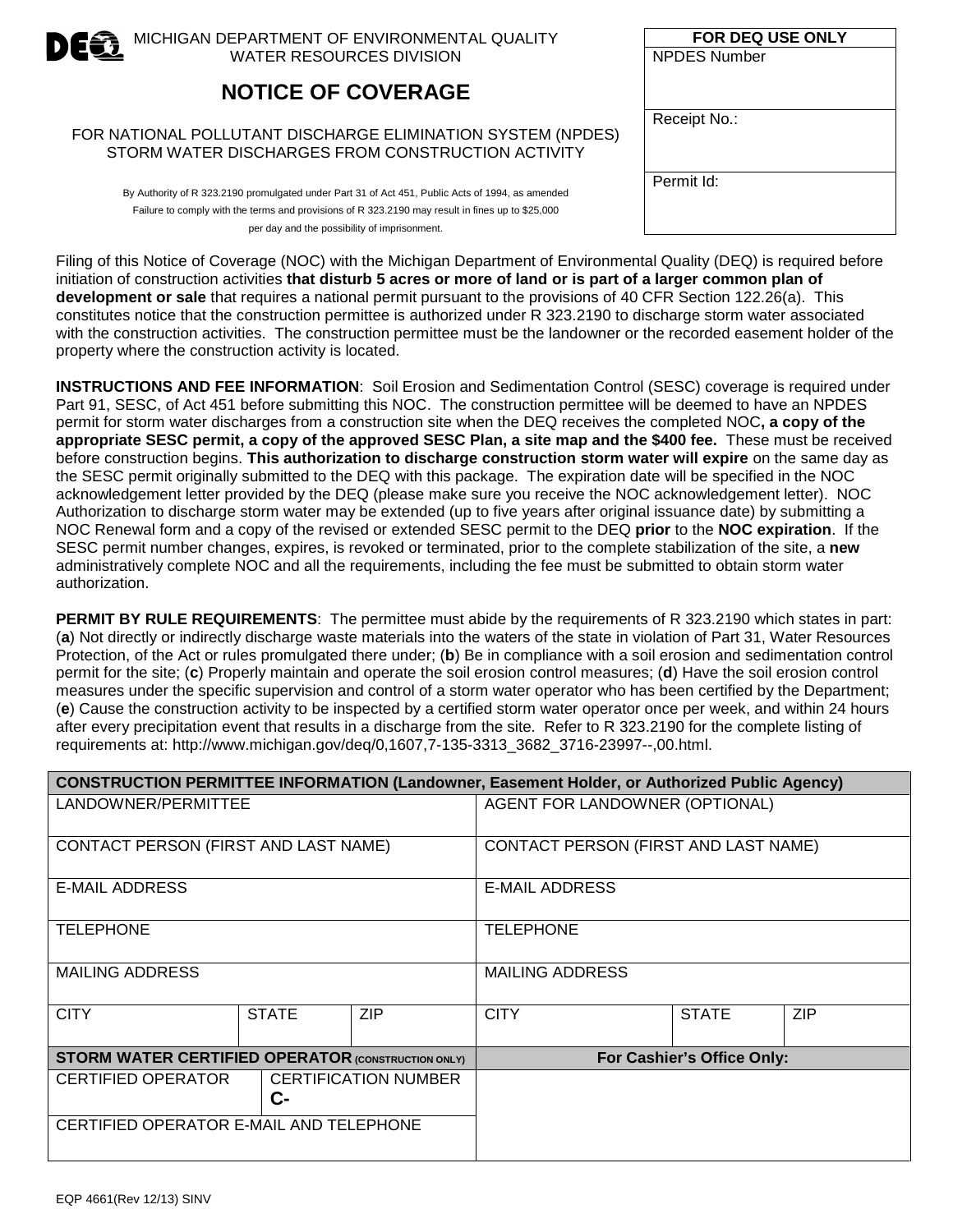| <b>SITE DESCRIPTION</b>                              |                      |            |               |                                  |                   |           |                |
|------------------------------------------------------|----------------------|------------|---------------|----------------------------------|-------------------|-----------|----------------|
| TOTAL ACRES OF SITE                                  | ACRES OF DISTURBANCE |            |               | <b>RECEIVING WATERS</b>          |                   |           |                |
| <b>PROJECT INFORMATION</b>                           |                      |            |               |                                  |                   |           |                |
| <b>PROJECT NAME</b>                                  |                      |            | <b>COUNTY</b> |                                  | <b>TOWNSHIP</b>   |           |                |
| <b>STREET</b>                                        |                      |            |               | $\frac{1}{4}$                    | $\frac{1}{4}$     |           | <b>SECTION</b> |
| <b>CITY</b>                                          | <b>STATE</b>         | <b>ZIP</b> |               | TOWN (T)                         |                   | RANGE (R) |                |
| <b>PART 91 SESC PERMITTING ENTITY INFORMATION</b>    |                      |            |               |                                  |                   |           |                |
| NAME OF PART 91 SESC PERMITTING ENTITY OR APA AGENCY |                      |            |               |                                  |                   |           |                |
| E-MAIL ADDRESS (OPTIONAL FOR FASTER SERVICE)         |                      |            |               | <b>PHONE NUMBER</b>              |                   |           |                |
| <b>ADDRESS</b>                                       |                      |            |               | SESC PERMIT NUMBER OR APA STATUS |                   |           |                |
| <b>CITY</b>                                          | <b>STATE</b>         |            | <b>ZIP</b>    |                                  | <b>ISSUE DATE</b> |           |                |

**CERTIFICATION** - Michigan regulations require this form be signed as follows:

**Corporation**: a principal executive officer of at least the level of vice president, or his designated representative, if the representative is responsible for the overall operation of the facility from which the discharge described in this form originates.

**Partnership**: a general partner.

**Sole Proprietorship**: the proprietor.

**Municipal, State, or other public facility**: either a principal executive officer, the mayor, village president, city or village manager, or other duly authorized employee.

I certify that I have read R 323.2190 and that all provisions of R 323.2190 will be complied with and that all information contained in this NOC is, to the best of my knowledge and belief, true, accurate and complete. I acknowledge that any discharge that is authorized by this NOC shall be in compliance with Act 451, Part 31, and the rules promulgated thereunder. I am aware that there are significant penalties for submitting false information, including the possibility of fines and imprisonment. I certify under penalty of law that I possess full authority on behalf of the legal landowner/permittee to sign and submit this NOC.

| SIGNATURE (ORIGINAL SIGNATURE REQUIRED)<br>Χ | <b>DATE</b> | <b>TELEPHONE</b> |
|----------------------------------------------|-------------|------------------|
| PRINTED NAME                                 | TITLE       |                  |

#### **MAKE CHECK OR MONEY ORDER IN THE AMOUNT OF \$400 PAYABLE TO: STATE OF MICHIGAN**

MAIL COMPLETED APPLICATION, LOCATION MAP, SESC PERMIT AND PLAN, ALONG WITH THE **\$400** FEE TO:

MICHIGAN DEPARTMENT OF ENVIRONMENTAL QUALITY CASHIERS OFFICE - WRD-SINV P O BOX 30657 LANSING, MI 48909-8157

ADDRESS FOR OVERNIGHT MAILING: MDOT-ASC CASHIERS OFFICE FOR DEQ WRD-SINV 425 WEST OTTAWA STREET LANSING, MI 48933

If you have any questions about the preparation of this form or do not receive acknowledgement within 30 days of submittal, call 517-284-5587 or email: KIMBLEK@MICHIGAN.GOV.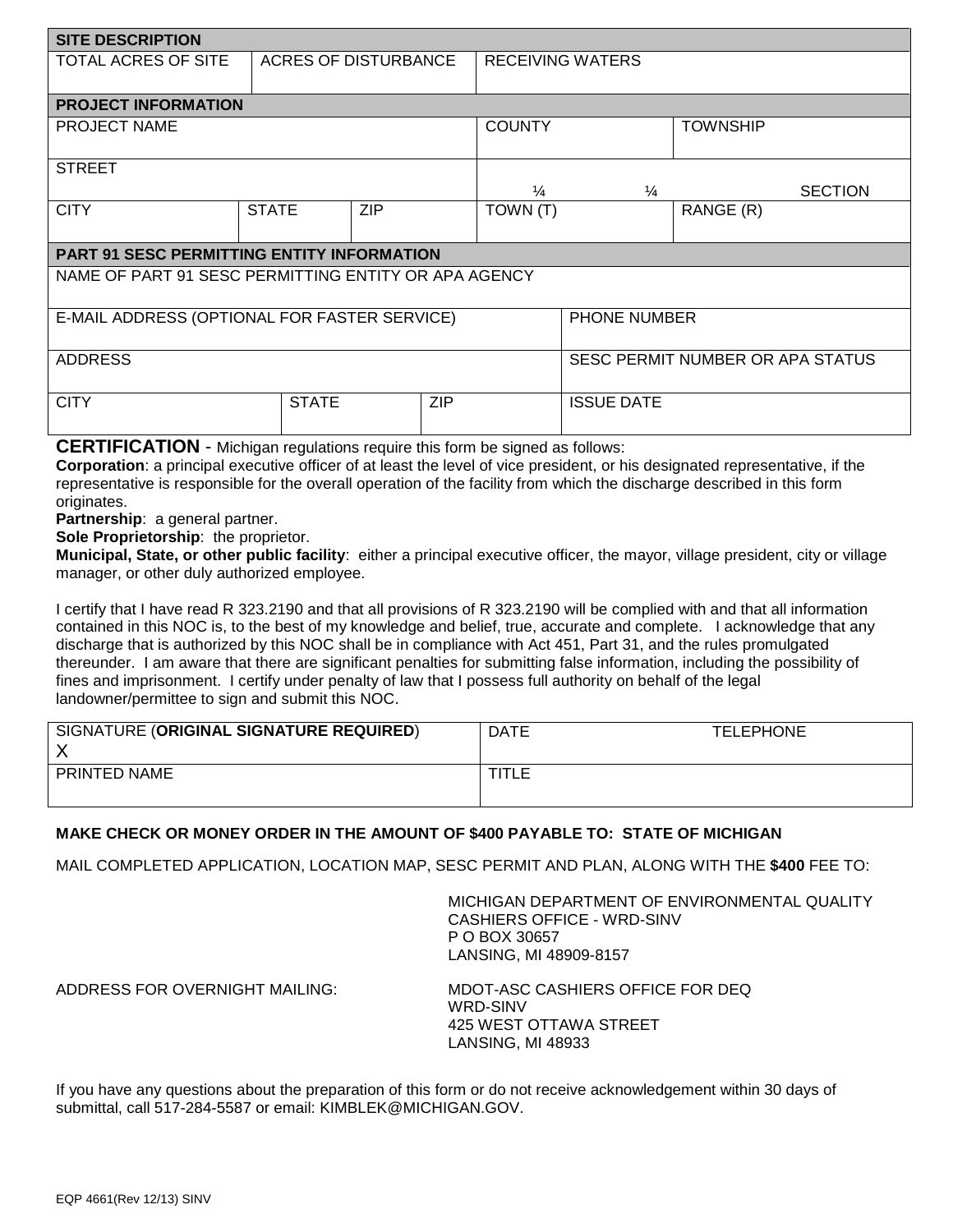## **PERMIT APPLICATION FOR WATER SUPPLY SYSTEMS**

(CONSTRUCTION - ALTERATION - ADDITION OR IMPROVEMENT) AS DESCRIBED HEREIN *Required under the Authority of 1976 PA 399, as amended*

This application becomes an Act 399 Permit only when signed and issued by authorized Michigan Department of Environmental Quality (DEQ) Staff. See instructions below for completion of this application.

| 1. Municipality or Organization, Address and WSSN<br>that will own or control the water facilities to be constructed. This permit is<br>to be issued to: | Permit Stamp Area (DEQ use only)                  |                                  |
|----------------------------------------------------------------------------------------------------------------------------------------------------------|---------------------------------------------------|----------------------------------|
| WSSN:                                                                                                                                                    |                                                   |                                  |
| 2. Owner's Contact Person (provide name for questions):                                                                                                  |                                                   |                                  |
| Contact:                                                                                                                                                 |                                                   |                                  |
| Title:                                                                                                                                                   |                                                   |                                  |
| Phone:                                                                                                                                                   |                                                   |                                  |
| 3. Project Name (Provide phase number if project is segmented):                                                                                          | 4. Project Location<br>(City, Village, Township): | 5. County (location of project): |

#### **ISSUED UNDER THE AUTHORITY OF THE DIRECTOR OF THE DEPARTMENT OF ENVIRONMENT QUALITY**

cc:

Issued by: \_\_\_\_\_\_\_\_\_\_\_\_\_\_\_\_\_\_\_\_\_\_\_\_\_\_\_\_\_\_\_\_\_\_\_\_\_\_\_\_

Reviewed by:  $\blacksquare$ 

#### **If this box is marked see attached special conditions.**

**Instructions:** Complete items 1 through 5 above and 6 through 21 on the following pages of this application. Print or type all information except for signatures. Mail completed application, plans and specifications, and any attachments to the DEQ District Office having jurisdiction in the area of the proposed construction.

#### **Please Note:**

- a. This **PERMIT** only authorizes the construction, alteration, addition or improvement of the water system described herein and is issued solely under the authority of 1976 PA 399, as amended.
- b. The issuance of this **PERMIT** does not authorize violation of any federal, state or local laws or regulations, nor does it obviate the necessity of obtaining such permits, including any other DEQ permits, or approvals from other units of government as may be required by law.
- c. This **PERMIT** expires two (2) years after the date of issuance in accordance with R 325.11306, 1976 PA 399, administrative rules, unless construction has been initiated prior to expiration.
- d. Noncompliance with the conditions of this permit and the requirements of the Act constitutes a violation of the Act.
- e. Applicant must give notice to public utilities in accordance with 1974 PA 53, (MISS DIG), being Section 460.701 to 460.718 of the Michigan Compiled Laws, and comply with each of the requirements of that Act.
- f. All earth changing activities must be conducted in accordance with the requirements of the Soil Erosion and Sedimentation Control Act, Part 91, 1994 PA 451, as amended.
- g. All construction activity impacting wetlands must be conducted in accordance with the Wetland Protection Act, Part 303, 1994 PA 451, as amended.
- h. Intentionally providing false information in this application constitutes fraud which is punishable by fine and/or imprisonment.
- i. Where applicable for water withdrawals, the issuance of this permit indicates compliance with the requirements of Part 327 of Act 451, Great Lakes Preservation Act.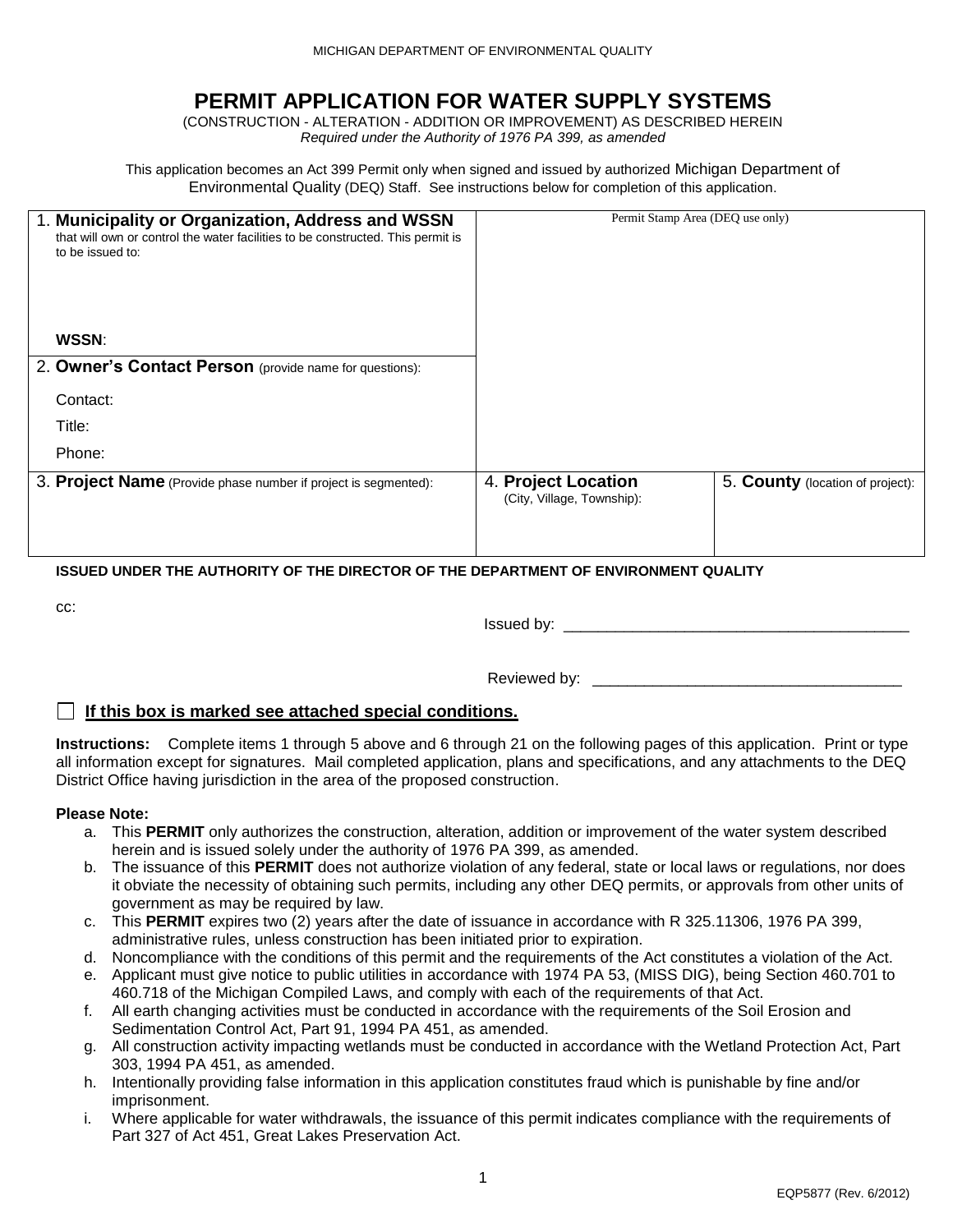Permit Application for Water Systems (Continued)

6. **Facilities Description –** In the space below provide a detailed description of the proposed project. Applications without adequate facilities descriptions **will be returned**. SEE EXAMPLES BELOW**.** Use additional sheets if needed.

|                                   | EXAMPLES – EXAMPLES – EXAMPLES – EXAMPLES – EXAMPLES – EXAMPLES                                                                                                                                                                                                                                                                                                                                                                                                                                 |
|-----------------------------------|-------------------------------------------------------------------------------------------------------------------------------------------------------------------------------------------------------------------------------------------------------------------------------------------------------------------------------------------------------------------------------------------------------------------------------------------------------------------------------------------------|
| <b>Water Mains</b>                | 500 feet of 8-inch water main in First Street from Main Street north to State Street.<br><b>OR</b><br>250 feet of 12-inch water main in Clark Road from an existing 8-inch main in Third Avenue north to a<br>hydrant.                                                                                                                                                                                                                                                                          |
| <b>Booster</b><br><b>Stations</b> | A booster station located at the southwest corner of Third Avenue and Main Street, and equipped with<br>two, 15 Hp pumps each rated 150 gpm @ 200 feet TDH. Station includes backup power and all other<br>equipment as required for proper operation.                                                                                                                                                                                                                                          |
| Elevated<br>Storage Tank          | A 300,000 gallon elevated storage tank located in City Park. The proposed tank shall be spherical, all<br>welded construction and supported on a single pedestal. The tank shall be 150 feet in height, 40 feet in<br>diameter with a normal operating range of $130 - 145$ feet. The interior coating system shall be ANSI/NSF<br>Standard 61 approved or equivalent. The tank will be equipped with a cathodic protection system, and<br>includes a tank level control system with telemetry. |
| Chemical<br>Feed                  | A positive displacement chemical feed pump, rated at 24 gpd @ 110 psi to apply a chlorine solution for<br>Well No. 1. Chlorine is 12.5% NaOCL, ANSI/NSF Standard 60 approved and will be applied at a rate of<br>1.0 mg/l of actual chlorine.                                                                                                                                                                                                                                                   |
| <b>Water Supply</b><br>Well       | Well No. 3, a 200 foot deep well with 170 feet of 8-inch casing and 30 feet of 8-inch, 10 slot screen. The<br>well will be equipped with a 20 Hp submersible pump and motor rated 200 gpm @ 225 feet TDH, set at<br>160 feet below land surface.                                                                                                                                                                                                                                                |
| Treatment<br><b>Facilities</b>    | A 5 million gpd water treatment plant located at the north end of Second Avenue. The facility will<br>include 6 low service pumps, 2 rapid mix basins, 4 flocculation/sedimentation basins, 8 dual media<br>filters, 3 million gallon water storage reservoir and 6 high service pumps. Also included are chemical<br>feed pumps and related appurtenances for the addition of alum, fluoride, phosphate and chlorine.                                                                          |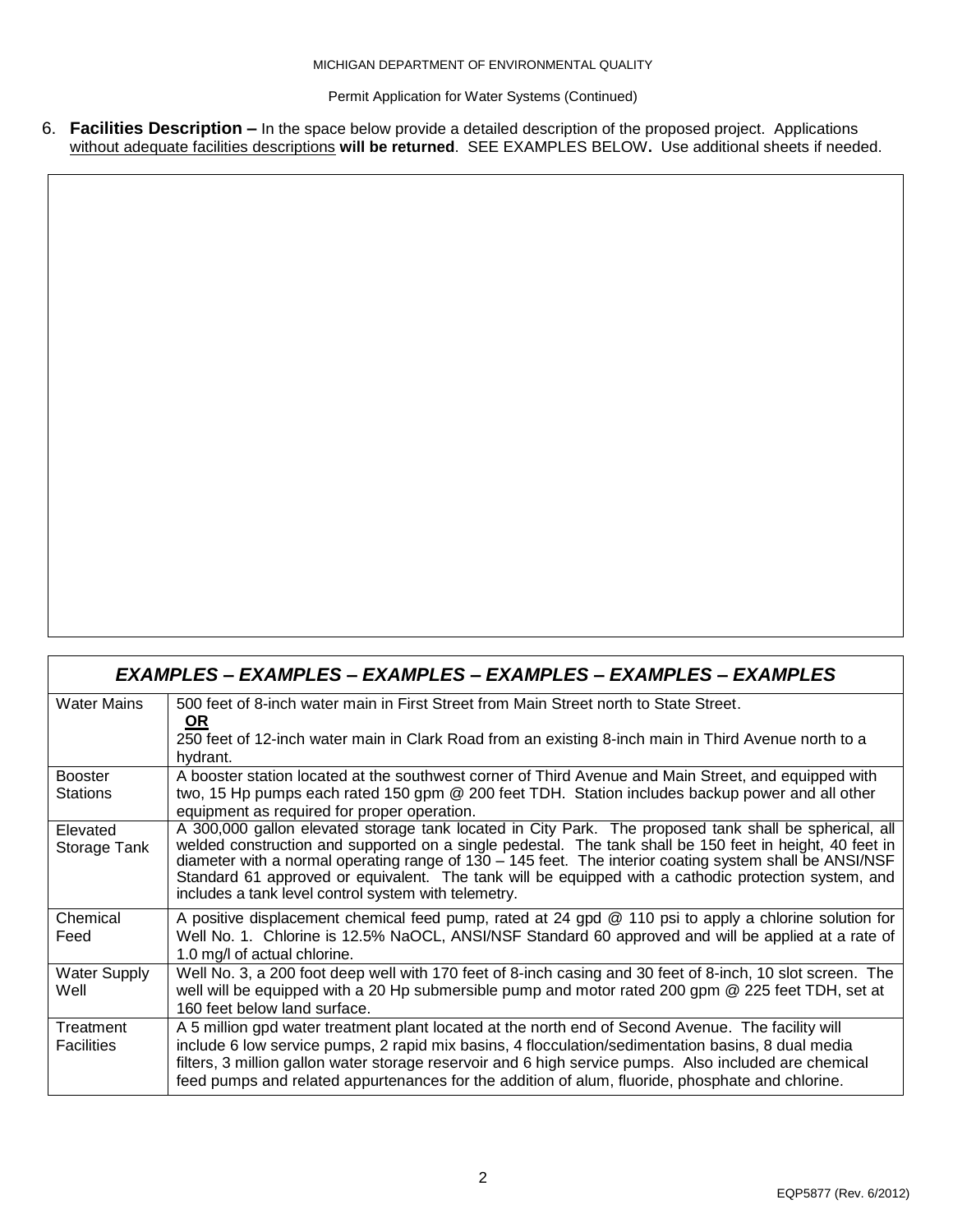#### MICHIGAN DEPARTMENT OF ENVIRONMENTAL QUALITY

Permit Application for Water Systems (Continued)

| <b>General Project Information - Complete all boxes below.</b>                                                                                                                                                          |                                                                                                                                                                                              |
|-------------------------------------------------------------------------------------------------------------------------------------------------------------------------------------------------------------------------|----------------------------------------------------------------------------------------------------------------------------------------------------------------------------------------------|
| 7. Design engineer's name, engineering firm, address,<br>phone number, and email address:                                                                                                                               | 8. Indicate who will provide project construction inspection:<br>Organization listed in Box 1.<br>Engineering firm listed in Box 7.<br>Other - name, address, and phone number listed below. |
| 9. Is a basis of design attached?                                                                                                                                                                                       |                                                                                                                                                                                              |
| $\Box$ YES<br>$\Box$ NO                                                                                                                                                                                                 |                                                                                                                                                                                              |
|                                                                                                                                                                                                                         |                                                                                                                                                                                              |
| If no, briefly explain why a basis of design is not needed.                                                                                                                                                             |                                                                                                                                                                                              |
| 10. Are sealed and signed engineering plans attached?<br>$\Box$ YES<br>$\Box$ NO                                                                                                                                        |                                                                                                                                                                                              |
|                                                                                                                                                                                                                         |                                                                                                                                                                                              |
| If no, briefly explain why engineering plans are not needed.                                                                                                                                                            |                                                                                                                                                                                              |
| 11. Are sealed and signed construction specifications attached?                                                                                                                                                         |                                                                                                                                                                                              |
| $\Box$ YES<br>∃NO                                                                                                                                                                                                       |                                                                                                                                                                                              |
| If specifications are not attached, they need to be on file at DEQ.                                                                                                                                                     |                                                                                                                                                                                              |
| 12. Were Recommended Standards for Water Works, Suggested Practice for Water Works, AWWA guidelines,                                                                                                                    |                                                                                                                                                                                              |
| and the requirements of Act 399 and its administrative rules followed?                                                                                                                                                  |                                                                                                                                                                                              |
| $\Box$ YES<br>∃NO                                                                                                                                                                                                       |                                                                                                                                                                                              |
| If no, explain which deviations were made and why.                                                                                                                                                                      |                                                                                                                                                                                              |
| 13. Are all coatings, chemical additives and construction materials ANSI/NSF or other adequate 3 <sup>rd</sup> party approved?                                                                                          |                                                                                                                                                                                              |
| $\Box$ YES<br>∃NO                                                                                                                                                                                                       |                                                                                                                                                                                              |
|                                                                                                                                                                                                                         |                                                                                                                                                                                              |
| If no, describe what coatings, additives or materials did not meet the applicable standard and why.                                                                                                                     |                                                                                                                                                                                              |
| 14. Are all water system facilities being installed in the public right-of-way or a dedicated utility easement?<br>(For projects not located in the public right-of-way, utility easements must be shown on the plans.) |                                                                                                                                                                                              |
| $\Box$ YES<br> NO                                                                                                                                                                                                       |                                                                                                                                                                                              |
|                                                                                                                                                                                                                         |                                                                                                                                                                                              |
| If no, explain how access will be obtained.                                                                                                                                                                             |                                                                                                                                                                                              |
| 15. Is the project construction activity within a wetland (as defined by Section 324.30301(d)) of Part 303, 1994 PA 451?                                                                                                |                                                                                                                                                                                              |
| $\Box$ YES<br>∃NO                                                                                                                                                                                                       |                                                                                                                                                                                              |
| If yes, a wetland permit must be obtained.                                                                                                                                                                              |                                                                                                                                                                                              |
| 16. Is the project construction activity within a 100-year floodplain (as defined by R 323.1311(e)) of Part 31, 1994 PA 451,                                                                                            |                                                                                                                                                                                              |
| administrative rules?                                                                                                                                                                                                   |                                                                                                                                                                                              |
| ∃NO<br>$\Box$ YES                                                                                                                                                                                                       |                                                                                                                                                                                              |
| If yes, a flood plain permit must be obtained.                                                                                                                                                                          |                                                                                                                                                                                              |
| 17. Is the project construction activity within 500 feet of a lake, reservoir, or stream?                                                                                                                               |                                                                                                                                                                                              |
| $\Box$ YES<br>$\Box$ NO                                                                                                                                                                                                 |                                                                                                                                                                                              |
|                                                                                                                                                                                                                         |                                                                                                                                                                                              |
| If yes, a Soil and Erosion Control Permit must be obtained or indicate if the owner listed in box 2 of this application is an                                                                                           |                                                                                                                                                                                              |
| Authorized Public Agency (Section 10 of Part 91, 1994 PA 451) □ Owner is APA.                                                                                                                                           |                                                                                                                                                                                              |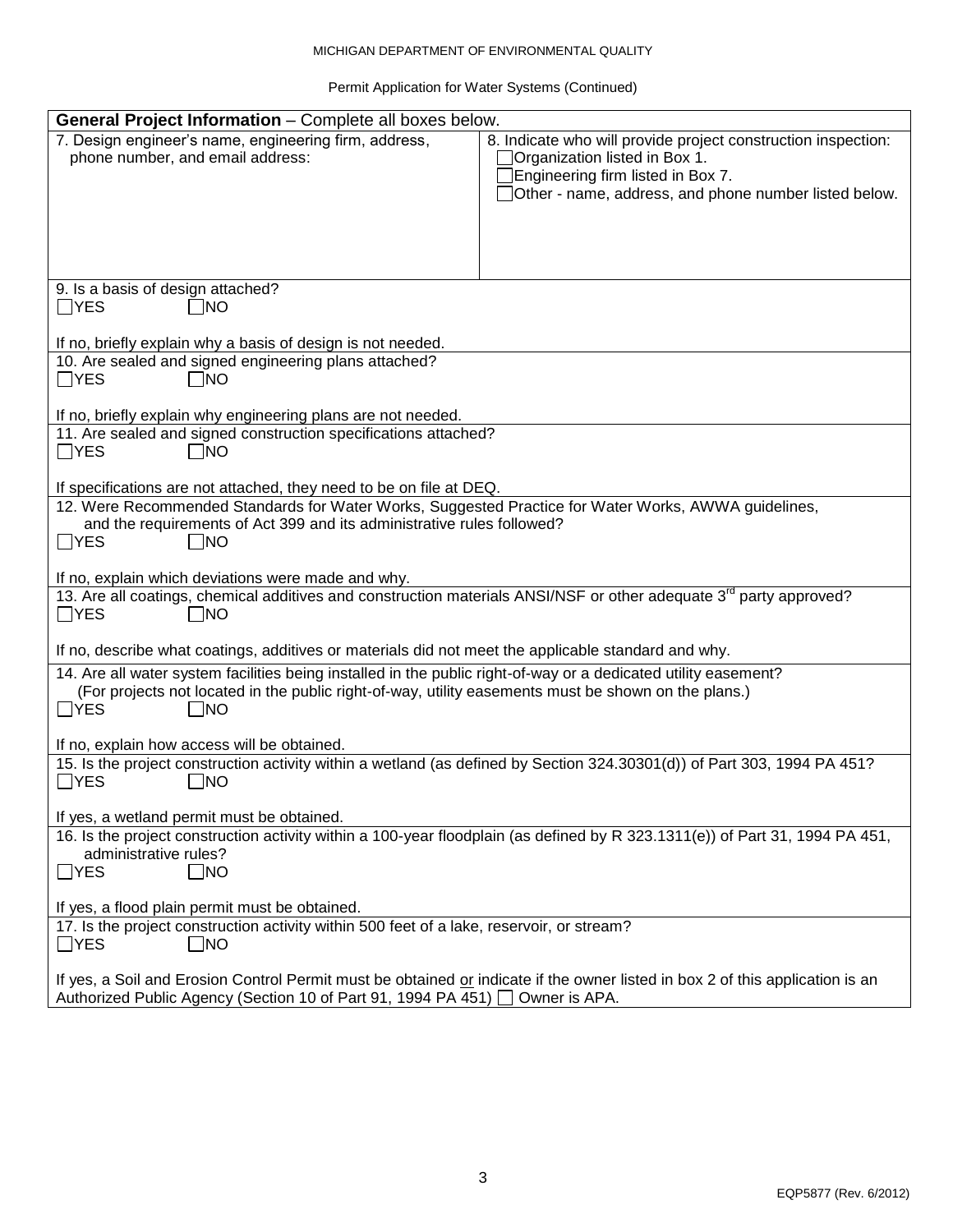#### MICHIGAN DEPARTMENT OF ENVIRONMENTAL QUALITY

Permit Application for Water Systems (Continued)

| 18. Will the proposed construction activity be part of a project involving the disturbance of five (5) or more acres of land?<br>l IYES.<br>I INO                                                                                               |
|-------------------------------------------------------------------------------------------------------------------------------------------------------------------------------------------------------------------------------------------------|
| If yes, is this activity regulated by the National Pollutant Discharge Elimination System storm water regulations?<br>TYES: NPDES Authorization to discharge storm water from construction activities must be obtained.                         |
| $\Box$ NO: Describe why activity is not regulated:<br>Please call 517-241-8993 with questions regarding the applicability of the storm water regulations.                                                                                       |
|                                                                                                                                                                                                                                                 |
| 19. Is the project in or adjacent to a site of suspected or known soil or groundwater contamination?<br>I IYES<br>- INO                                                                                                                         |
| If yes, attach a copy of a plan acceptable to the DEQ for handling contaminated soils and/or groundwater disturbed during<br>construction. Contact the local DEQ district office for listings of Michigan sites of environmental contamination. |
| 20. IF YOU ARE A CUSTOMER/WHOLESALE/BULK PURCHASER, COMPLETE THE FOLLOWING                                                                                                                                                                      |
| 1) Name and WSSN of source water supply system (seller)                                                                                                                                                                                         |
| 2) Does the water service contract require water producer/seller to review and approve<br>customer/wholesale/bulk purchaser water system construction plans?<br>$\sqcap$ YES<br>- INO                                                           |
| If yes to #2, the producer/seller approval letter must be attached when submitted to DEQ.                                                                                                                                                       |

21. **Owner's Certification** The owner of the proposed facilities or the owner's authorized representative shall complete the owner's certification. It is anticipated that the owner will either be a governmental agency (city, village, township, county, etc.) or a private owner (individual, company, association, etc.) of a Type I public water supply.

|                                                                                                                                                                                                                                                                                                  | <b>OWNER'S CERTIFICATION</b> |         |                      |
|--------------------------------------------------------------------------------------------------------------------------------------------------------------------------------------------------------------------------------------------------------------------------------------------------|------------------------------|---------|----------------------|
| (print)                                                                                                                                                                                                                                                                                          | (name), acting as the        | (print) | (title/position) for |
| (entity owning proposed facilities) certify that this project has<br>(print)<br>been reviewed and approved as detailed by the Plans and Specifications submitted under this application, and is in<br>compliance with the requirements of 1976 PA 399, as amended, and its administrative rules. |                              |         |                      |
| Signature*                                                                                                                                                                                                                                                                                       |                              | Date    | Phone                |

\*Original signature only, no photocopies will be accepted.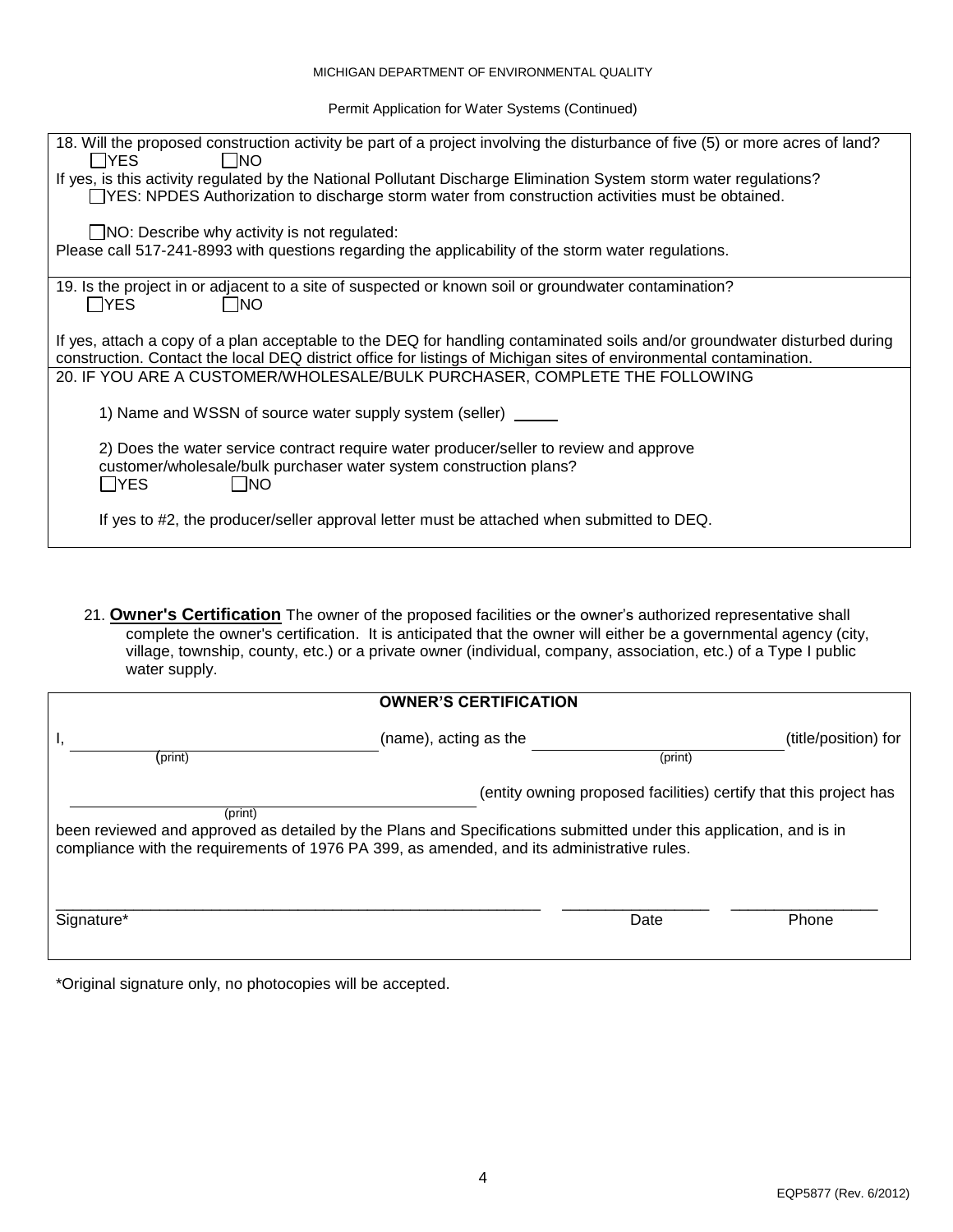#### MICHIGAN DEPARTMENT OF ENVIRONMENTAL QUALITY

Permit Application for Water Systems (Continued)

#### PROJECT BASIS OF DESIGN – FOR WATER MAIN PROJECTS

#### PROJECT NAME:

For this PROJECT the following information must be provided per Act 399 unless waived by the Department. For projects other than water main installation, or if additional space is needed, attach separate sheet(s) with detailed Basis of Design calculations.

| А. | A general map of the initial and ultimate service areas<br>Included on engineering plans | Attached separately                                                                                        |     |
|----|------------------------------------------------------------------------------------------|------------------------------------------------------------------------------------------------------------|-----|
| В. | Number of service connections served by this permit application                          |                                                                                                            |     |
| C. | Total number of service connections ultimately served by entire project ______           |                                                                                                            |     |
| D. | Residential Equivalent Units (REUs) served by this permit application _____              |                                                                                                            |     |
| Е. | Total Residential Equivalent Units (REUs) ultimately served by entire project ______     |                                                                                                            |     |
| F. | Water flow rates for proposed project based on REUs listed in "D' and "E" above          |                                                                                                            |     |
|    | 1. Initial design average day flow (mgd)                                                 |                                                                                                            |     |
|    | 2. Initial design maximum day flow (mgd)                                                 |                                                                                                            |     |
|    | 3. Total design average day flow (mgd)                                                   |                                                                                                            |     |
|    | 4. Total design maximum day flow (mgd)                                                   |                                                                                                            |     |
|    | 5. Required fire flows: (1)                                                              | gpm for ______ hours                                                                                       |     |
| G. | Actual flows and pressures of existing system<br>at the connection point(s) $(2)$        | ______ gpm at _____ psi<br>_______ gpm at ______ psi<br>______ gpm at _____ psi<br>______ gpm at _____ psi |     |
| Η. | Estimated minimum flows and pressures within<br>the proposed water main system $(3)$     | gpm at ____                                                                                                | psi |

- (1) Every water system must decide what levels of fire fighting flows they wish to provide. Fire flow should be appropriate for the area (residential, commercial, industrial) being served by the project. Typical fire flow rates can be obtained from the water supply, local fire dept., ISO or AWWA. The water system must then be designed to be able to provide the required fire flows while maintaining at least 20 psi in all portions of the distribution system.
- (2) Flows and pressures at the connection points must be given to determine if the existing water main(s) are able to deliver water to the new service area. These numbers can be obtained from a properly modeled and calibrated distribution system hydraulic analysis or hydrant flow tests performed in the field. If more than one connection is proposed, list as needed.
- (3) List what the estimated minimum flows can be expected in the proposed water mains based on estimated water demands, head losses, elevation changes and other factors that may affect flows, such as dead end mains.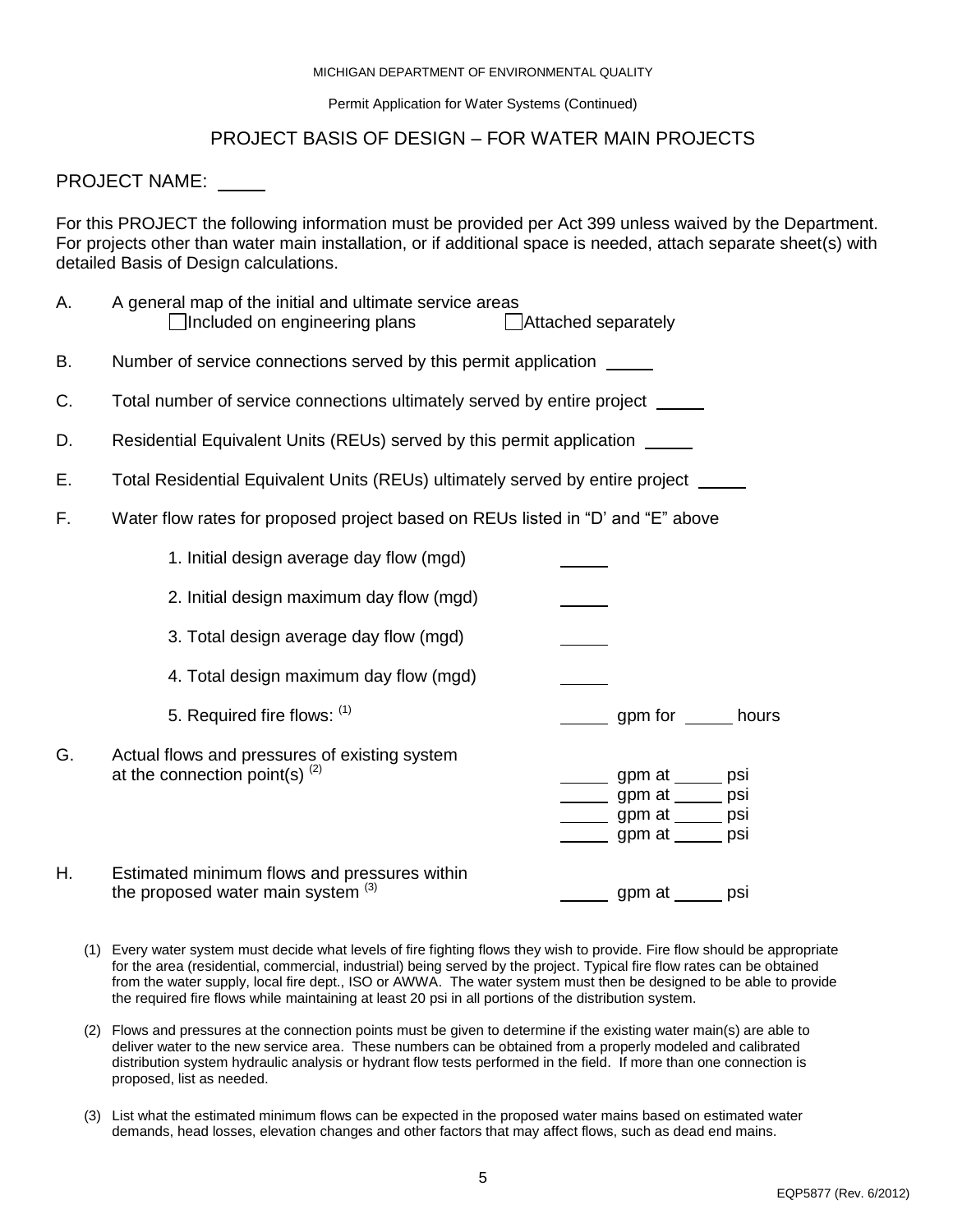

#### **MICHIGAN DEPARTMENT OF ENVIRONMENTAL QUALITY** WATER RESOURCES DIVISION

#### **PERMIT APPLICATION FOR WASTEWATER SYSTEMS**

Construction - Alteration - Addition or Improvement as Described Herein *Required under the Authority of Part 41, Sewerage Systems, of 1994 PA 451, as amended (Act 451)*

This application becomes a Part 41 Construction Permit only when signed and issued by authorized DEQ staff.

**INSTRUCTIONS:** Complete items 1 through 32 on this form and complete the Project Basis of Design (attached form EQP-4600A) or provide same information. Print or type all information except for signatures. Complete the Streamlined Checklist (EQP5937) for sewer projects that qualify; checklist available a[t www.michigan.gov/deq](http://www.michigan.gov/deq) (select Water; then select Wastewater Construction). Complete the Non-Governmental Ownership Checklist (attached for EQP-4600C) for non-governmentally owned projects. Deliver complete application, plans and specifications, and attachments to the DEQ district office having jurisdiction for the project.

**PROCESSING TIME FRAME:** Part 13, Permits, of Act 451 allows 150 days for processing of an administratively complete Part 41 permit application, with extensions available when requested by the applicant. However, permits are generally processed within 45 days or less for routine projects. For information regarding recent permit processing time frames, refer to th[e WRD Metrics Web](http://www.michigan.gov/deq/0,4561,7-135-3313-264982--,00.html) page (refer to metric B-9). For a fee, an expedited permit review process is available for applicants seeking quicker review time frames; information about this process is available a[t www.michigan.gov/deq](http://www.michigan.gov/deq) (select Water; then select Wastewater Construction) or click [here.](http://www.michigan.gov/deq/0,4561,7-135-3313_44117-172716--,00.html)

**REQUIRED NOTIFICATIONS**: The permittee shall provide Startup Notification (just prior to excavation) including permit number and date of issuance and Completion Notification (upon completion of the project) including permit number and date of issuance to the DEQ district office having jurisdiction for the project (attached form EQP-4600B).

#### **PERMIT NUMBER** (DEQ USE ONLY) **DATE OF ISSUANCE** (DEQ USE ONLY)

| 1. Municipality or Organization Name and Address that<br>will own the wastewater facilities to be constructed. This permit is to be<br>issued to: | Permit Stamp Area (DEQ use only) |                                 |
|---------------------------------------------------------------------------------------------------------------------------------------------------|----------------------------------|---------------------------------|
| 2. Owner's Contact Person (provide name for questions)                                                                                            |                                  |                                 |
| Contact:                                                                                                                                          |                                  |                                 |
| Phone:                                                                                                                                            |                                  |                                 |
| 3. Project Name (Provide phase number if project is segmented)                                                                                    | 4. Project Location              | 5. County (location of project) |

#### **ISSUED UNDER THE AUTHORITY OF THE DIRECTOR OF THE DEPARTMENT OF ENVIRONMENTAL QUALITY**

cc:

Issued by: \_\_\_\_\_\_\_\_\_\_\_\_\_\_\_\_\_\_\_\_\_\_\_\_\_\_\_\_\_\_\_\_\_\_\_\_\_\_\_\_\_\_\_\_\_

Reviewed by:

#### **If this box is marked see special conditions attached to this permit.**

#### **GENERAL PERMIT CONDITIONS**

- a. This **PERMIT** only authorizes the construction, alteration, addition, or improvement of the wastewater system as described herein and is issued solely under the authority of Part 41 of Act 451.
- b. Issuance of this **PERMIT** does not authorize any violation of federal, state, or local laws or regulations, nor does it obviate the need to obtain other permits or approvals from the DEQ or other units of government as may be required by law.
- c. This **PERMIT** expires two (2) years after the above date of issuance unless construction starts prior to the expiration date in accordance with R 299.2939(2) of the Part 41 Administrative Rules.
- d. Any portion of the herein described facilities constructed prior to the date of issuance is not authorized by this **PERMIT** and is a violation of Act 451.
- e. No sewer shall be placed into service unless and until the outlet sewer has been constructed, tested, and placed into service.
- f. Failure to meet any condition of this **PERMIT** or any requirement of Act 451 constitutes a violation of Act 451.
- g. The applicant must provide notice of impending construction to public utilities and comply with the requirements of the Protection of Underground Facilities Act, 1974 PA 53, as amended (MISS DIG).
- h. All earth changing activities must be conducted in accordance with Part 91, Soil Erosion and Sedimentation Control, of Act 451.
- i. All construction activity impacting wetlands shall be conducted in accordance with Part 303, Wetlands Protection, of Act 451.
- j. Intentionally providing false information in this application constitutes a violation of Section 249 of the Michigan Penal Code, 1931 PA 328, as amended.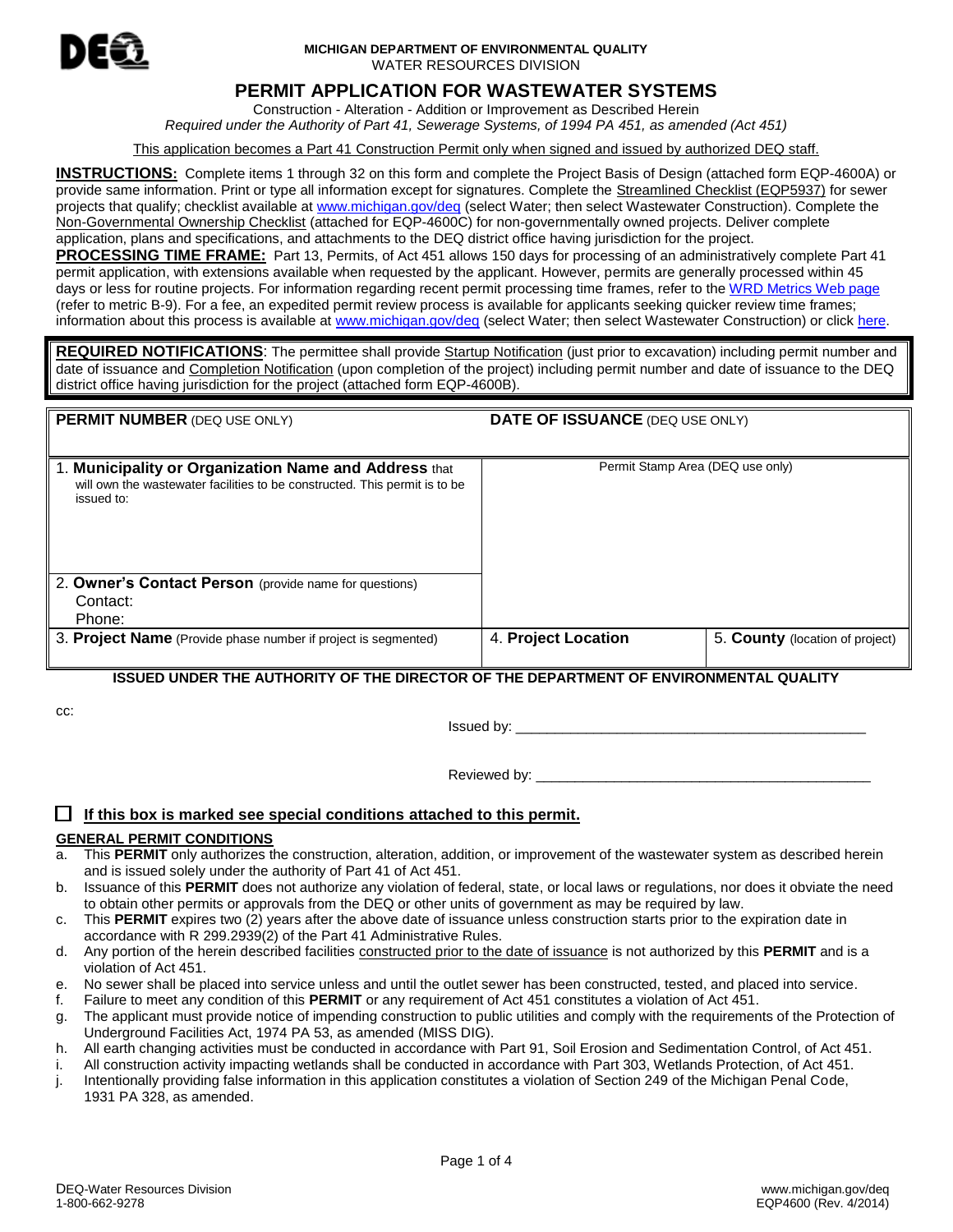6. **Facilities Description** In the space below, provide a detailed description of the proposed project in the format shown in the examples at the bottom of this page. Applications with inadequate facilities descriptions **will be returned**. Use additional sheets if needed.

|                    | <b>EXAMPLES OF FACILITIES DESCRIPTIONS</b>                                                                     |
|--------------------|----------------------------------------------------------------------------------------------------------------|
| Sanitary           | 250 feet of 10" sanitary sewer in Mark Avenue between John and Lincoln Streets.                                |
| Sewers and/or      | <u>OR</u>                                                                                                      |
| <b>Force Mains</b> | 250' of 10" sewer in an easement from the intersection of Mark Avenue and John Street to the north.            |
| Pumping            | A wetwell/drywell, suction lift, submersible, etc. pumping station rated for 250 gpm at a TDH of 34'           |
| <b>Stations</b>    | located at the northeast corner of Mark Avenue and Lincoln Street, and equipped with two pumps,                |
|                    | backup power, pump around capability, and all other equipment as required for proper operation.                |
| Wastewater         | A 10 million gpd (avg. flow) facility located at the north end of Ronald Street including a 2.0 million gallon |
| Treatment          | equalization basin, six 0.5 million gallon primary clarifiers, four 0.75 million gallon aeration basins with   |
| <b>Facilities</b>  | fine bubble aerators, four 0.8 million gallon circular secondary clarifiers, ultraviolet disinfection, and all |
|                    | necessary appurtenances and piping as shown on the plans and described in the specifications for the           |
|                    | proper operation of the treatment facility to provide a discharge quality in compliance with the facility's    |
|                    | discharge permit.                                                                                              |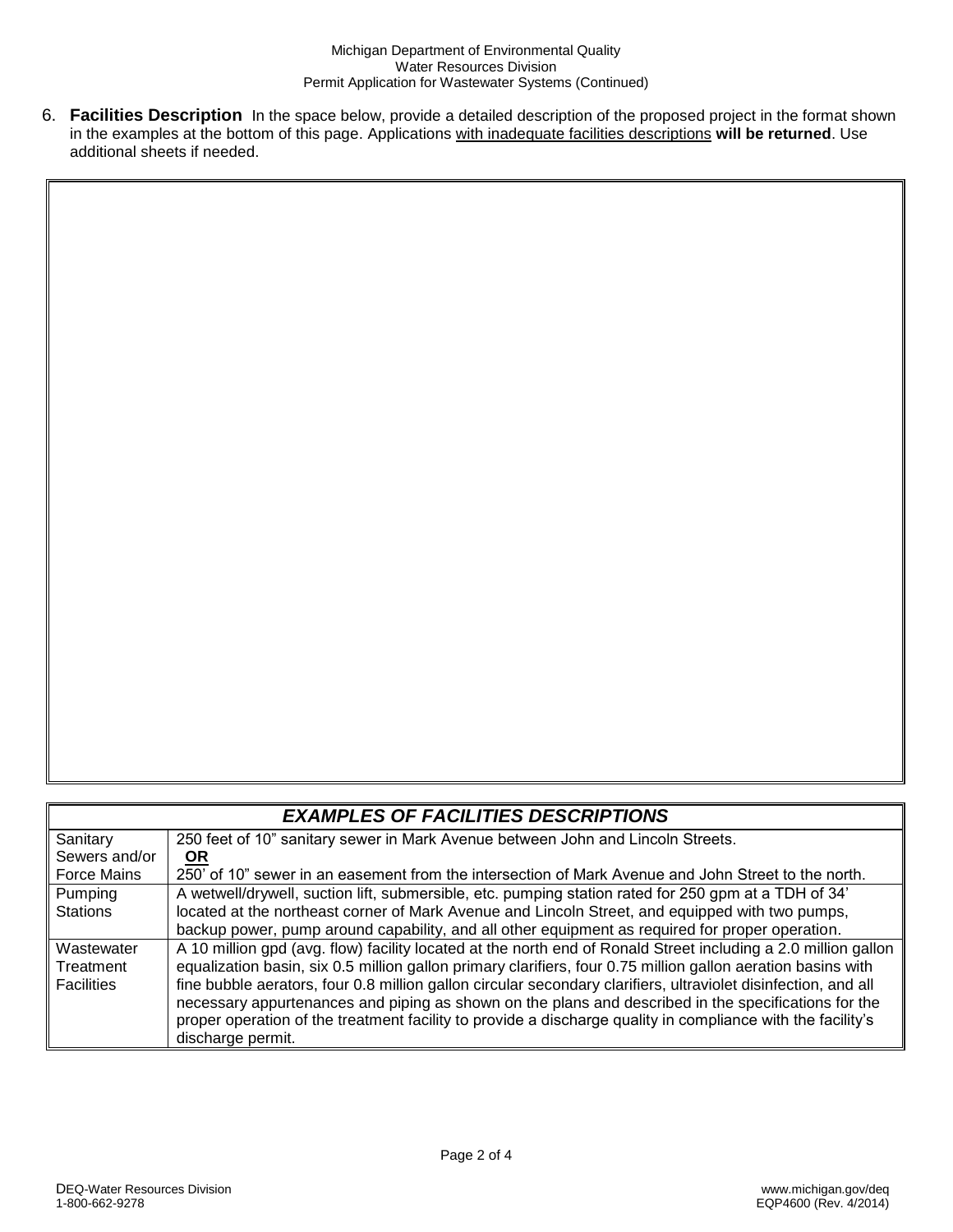#### Michigan Department of Environmental Quality Water Resources Division Permit Application for Wastewater Systems (Continued)

| <b>GENERAL PROJECT INFORMATION - Complete All Boxes Below</b>                                                                                                                                                                              |                                                                                                                  |  |  |
|--------------------------------------------------------------------------------------------------------------------------------------------------------------------------------------------------------------------------------------------|------------------------------------------------------------------------------------------------------------------|--|--|
| 7. Design engineer's name, engineering firm, address,                                                                                                                                                                                      | 8. Indicate who will prepare "as-built" plans for this project:                                                  |  |  |
| phone no., and e-mail address:                                                                                                                                                                                                             | Design Engineer in Box 7                                                                                         |  |  |
|                                                                                                                                                                                                                                            | Other - name, organization, address, and phone no.:                                                              |  |  |
|                                                                                                                                                                                                                                            |                                                                                                                  |  |  |
| 9. Indicate who will provide project construction inspection:                                                                                                                                                                              | 10. Is groundwater dewatering expected for this project?                                                         |  |  |
| Engineering firm listed in Box 7                                                                                                                                                                                                           | $\Box$ YES<br>$\vert$ $\vert$ NO                                                                                 |  |  |
| Other - name, organization, address, and phone no.:                                                                                                                                                                                        | If YES, provide dewatering specifications.                                                                       |  |  |
|                                                                                                                                                                                                                                            | If YES, will water wells or water bodies be impacted?                                                            |  |  |
|                                                                                                                                                                                                                                            | <b>YES</b><br><b>NO</b><br>12. To which wastewater treatment system will the project                             |  |  |
| 11. To which wastewater collection system will the project<br>connect?                                                                                                                                                                     | connect?                                                                                                         |  |  |
|                                                                                                                                                                                                                                            | Final discharge is to: $\Box$ Groundwater $\Box$ Surface Water                                                   |  |  |
| 13. Will this project be within 50 ft. of a private water well?                                                                                                                                                                            | 14. Will this project be within 200 ft. of a public water well?                                                  |  |  |
| <b>YES</b><br>NO.<br>If YES, locate on plans.                                                                                                                                                                                              | YES II<br>NO.<br>If YES, locate on plans.                                                                        |  |  |
| 15. Is the project construction activity within a wetland (as                                                                                                                                                                              | 16. Is the project construction activity within a 100-year                                                       |  |  |
| defined by Section 30301(p) of Part 303 of Act 451)?<br>$\Box$ YES $\Box$ NO                                                                                                                                                               | floodplain (as defined by Section 3101 of Part 31, Water<br>Resources Protection, of Act 451, and the associated |  |  |
| If YES, has application been made for a wetland permit?                                                                                                                                                                                    | <b>Administrative Rules)?</b>                                                                                    |  |  |
| $\Box$ YES $\Box$ NO                                                                                                                                                                                                                       | ∣ YES<br>$\vert$ $\vert$ NO                                                                                      |  |  |
|                                                                                                                                                                                                                                            | If YES, has application been made for a floodplain permit?                                                       |  |  |
|                                                                                                                                                                                                                                            | YES.<br>NO.                                                                                                      |  |  |
| 17. Is the project construction activity below the ordinary<br>high water mark of an inland lake or stream (as defined by                                                                                                                  | 18. Is the project construction activity within 500 ft. of a<br>lake, reservoir, or stream? $\Box$ YES $\Box$ NO |  |  |
| Section 30101(f) of Part 301 of Act 451)?                                                                                                                                                                                                  | If YES, has application been made for a Soil Erosion and                                                         |  |  |
| $\Box$ YES $\Box$ NO                                                                                                                                                                                                                       | Sedimentation Control Permit?   YES   NO                                                                         |  |  |
| If YES, has application been made for an inland lakes and                                                                                                                                                                                  | Is owner listed in box 2 of this application an Authorized                                                       |  |  |
| streams permit? $\Box$ YES $\Box$ NO                                                                                                                                                                                                       | Public Agency (Section 9110 of Part 91 of Act 451)?<br><b>YES</b>                                                |  |  |
| 19. Will the proposed construction activity be part of a project involving the disturbance of five (5) or more acres of land?                                                                                                              | NO                                                                                                               |  |  |
| $\Box$ YES $\Box$ NO Please contact 517-284-5587 with questions regarding the storm water regulations.                                                                                                                                     |                                                                                                                  |  |  |
| If YES, is project regulated by the National Pollutant Discharge Elimination System (NPDES) storm water regulations?                                                                                                                       |                                                                                                                  |  |  |
| □ YES: Attach copy of application or NPDES authorization to discharge storm water from construction activities.                                                                                                                            |                                                                                                                  |  |  |
| NO: Describe why activity is not regulated:                                                                                                                                                                                                |                                                                                                                  |  |  |
| 20. Is the project in or adjacent to a site of known soil or groundwater contamination?<br>$\sqcap$ YES<br><b>NO</b><br>If YES, attach a copy of a plan acceptable to the DEQ for handling contaminated soils and/or groundwater disturbed |                                                                                                                  |  |  |
| during construction. Contact the local DEQ office for listings of Michigan sites of environmental contamination.                                                                                                                           |                                                                                                                  |  |  |
| <b>SEWER SYSTEM CAPACITY</b>                                                                                                                                                                                                               |                                                                                                                  |  |  |
| 21. Are there any known capacity concerns in the collection system downstream of the proposed                                                                                                                                              | Flow                                                                                                             |  |  |
| If YES, include a full explanation with the application.<br>project? $\Box$ YES<br><b>NO</b>                                                                                                                                               | Rate<br>Units                                                                                                    |  |  |
| 22. Proposed project peak design flow rate:                                                                                                                                                                                                |                                                                                                                  |  |  |
| 23. Total capacity of the existing outlet sewer:                                                                                                                                                                                           |                                                                                                                  |  |  |
| 24. Current peak hour flow into the existing outlet sewer:                                                                                                                                                                                 |                                                                                                                  |  |  |
| 25. Design capacity of nearest downstream pumping station (largest pump out of service):                                                                                                                                                   | N.A.                                                                                                             |  |  |
| 26. Current peak hour flow into nearest downstream pump station:                                                                                                                                                                           | N.A.                                                                                                             |  |  |
| <b>OVERFLOWS AND BASEMENT FLOODING - For Proposed Sewer Projects, Mark All Boxes That Apply</b>                                                                                                                                            |                                                                                                                  |  |  |
| 27. Has the downstream collection system overflowed or flooded basements in the past five years? $\Box$ YES<br><b>NO</b>                                                                                                                   |                                                                                                                  |  |  |
| If YES, attach a listing of events in the past five years including date, location, cause, and corrective action.                                                                                                                          |                                                                                                                  |  |  |
| 28. Has the downstream collection system owner entered into an agreement satisfactory to the DEQ to address sanitary<br>sewer overflows and flooding of basements? □ YES<br>$\Box$ No                                                      |                                                                                                                  |  |  |
| If YES, enter agreement name and number:                                                                                                                                                                                                   |                                                                                                                  |  |  |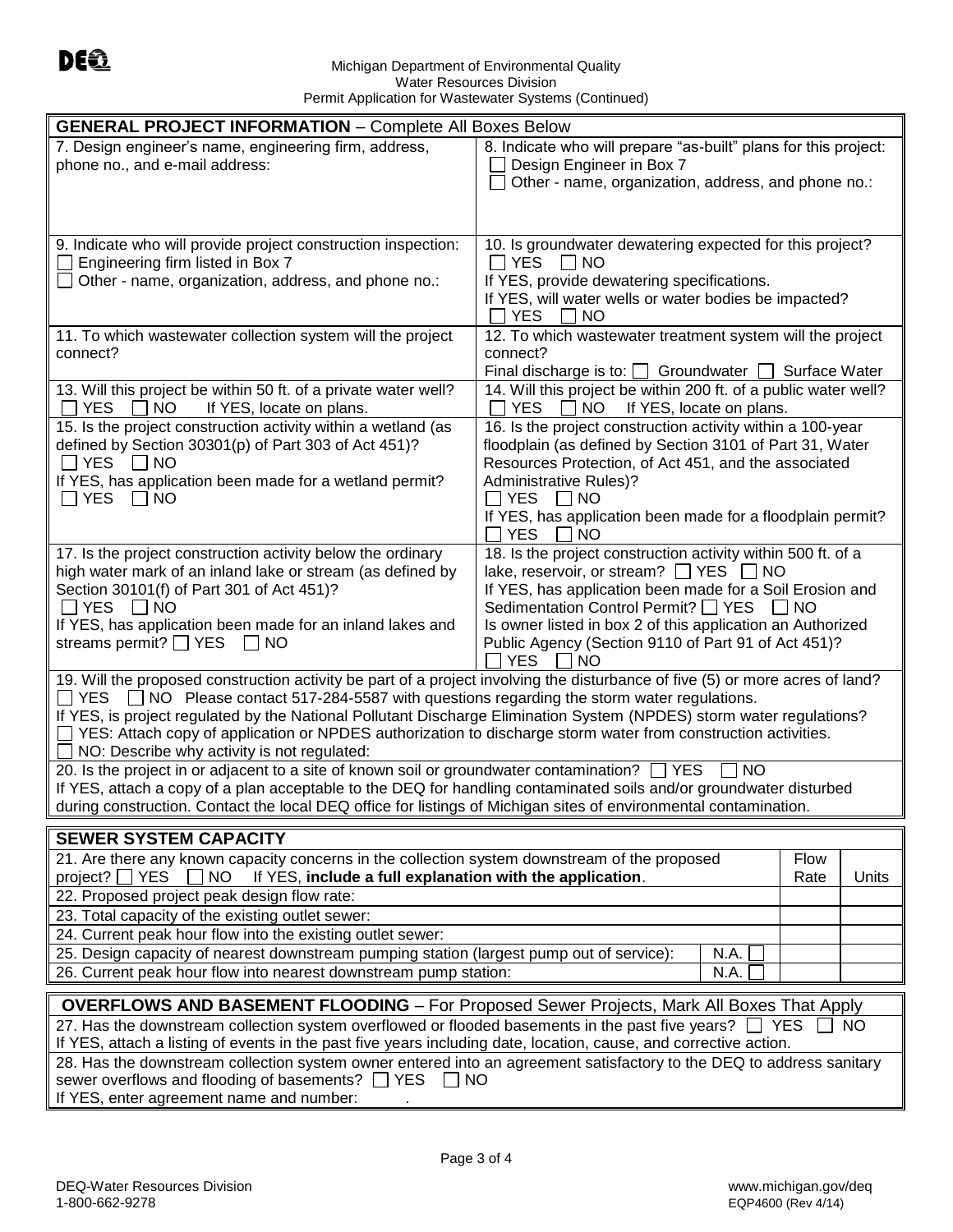

#### 29. **TREATED WASTEWATER DISCHARGE AUTHORIZATION** – Mark Boxes As Appropriate

A. Does project include a new treatment facility or expansion, a change in discharge method, or a new discharge location?  $\Box$  YES – Complete B below  $\Box$  NO – skip to item 30

B. If A is marked YES, indicate discharge authorization and provide the requested information:

1. NPDES or Groundwater Discharge Permit No: Permit Authorized Flow Rate: Units:

2. Local health department approval. **Include a copy of the approval with this application.**

30. **OWNERSHIP –** Mark A or B as Appropriate Below

A. Ownership will be by a governmental entity **before the sewer is placed in service**.

B. Ownership will be by a non-governmental entity, and a **completed Non-Governmental Ownership Checklist is included with this application.** 

**Note:** A completed **Non-Governmental Ownership Checklist** (EQP-4600C) must be included with the application for **non-governmentally owned projects**. The checklist is attached to this application and the supporting information is available at [www.michigan.gov/deq](http://www.michigan.gov/Documents%20and%20Settings/HillC/Local%20Settings/Temporary%20Internet%20Files/Content.Outlook/G2NMCFPG/www.michigan.gov/deq) (select Water; then select Wastewater Construction).

31. **COMPLETE APPLICATION CHECKLIST –** Please confirm that this application is complete by using this checklist. Mark the box if the condition is met. This will help reduce DEQ review time and speed permit issuance.

| $\Box$ A. Items 1 to 30 of the application are completed.       | E. Owner's certification signed and complete (item 32).       |  |  |
|-----------------------------------------------------------------|---------------------------------------------------------------|--|--|
| $\Box$ B. A contamination management plan is included for sites | $\Box$ F. A detailed basis of design is included with the     |  |  |
| with known contamination (item 20). $\Box$ N.A.                 | application. Form EQP-4600A (attached) or similar form is     |  |  |
| $\Box$ C. For projects with local health department discharge   | completed providing information required by Rule 35(3) of     |  |  |
| authorization, a copy of the health department authorization is | the Part 41 Administrative Rules of Act 451.                  |  |  |
| included (item 29). $\Box$ N.A.                                 |                                                               |  |  |
| $\Box$ D. For non-governmentally owned projects, provide the    | $\Box$ G. Final plans and specifications sealed and signed by |  |  |
| Non-Governmental Ownership Checklist and all documents          | a Michigan licensed professional engineer are provided.       |  |  |
| required by the checklist (item 30). $\Box$ N.A.                |                                                               |  |  |

32. **OWNER'S CERTIFICATION –** The owner of the proposed facilities or the owner's authorized representative shall complete the following owner's certification:

I, (name), acting as the (title/position) for (entity owning proposed facilities) certify that the information provided in and with this application is true and accurate to the best of my knowledge, and I certify that the plans and specifications and other documents submitted to the DEQ with the Part 41 Permit Application accurately represent what I intend to construct under the terms of the Part 41 Permit, once issued. Also, I certify that this proposed project as detailed in the plans and specifications submitted under this application is in compliance with the requirement of Rule 41(a) of the Part 41 Administrative Rules of Act 451, which states that "Proper devices are or will be available and are in satisfactory operation for the collection, transportation and treatment before discharge into any public watercourse, lake, drain, ditch or groundwater, of the sewage or wastes collected or conveyed by such systems, or a definite program or agreement satisfactory to the department leading to the construction and operation of such collection, transportation or treatment devices shall have been officially adopted by the applicant for such permit and filed in the offices of the department." Further, I hereby acknowledge the requirement to provide Startup Notification (just prior to excavation) with the permit number and date of issuance and Completion Notification (upon completion of the project) with the permit number and date of issuance to the DEQ district office having jurisdiction for the project.

SIGNATURE:\_\_\_\_\_\_\_\_\_\_\_\_\_\_\_\_\_\_\_\_\_\_\_\_\_\_\_\_\_\_\_\_\_\_\_\_\_\_\_\_\_\_\_\_\_\_\_\_\_\_\_\_\_\_\_\_\_\_\_ DATE:

NAME (TYPED): PHONE: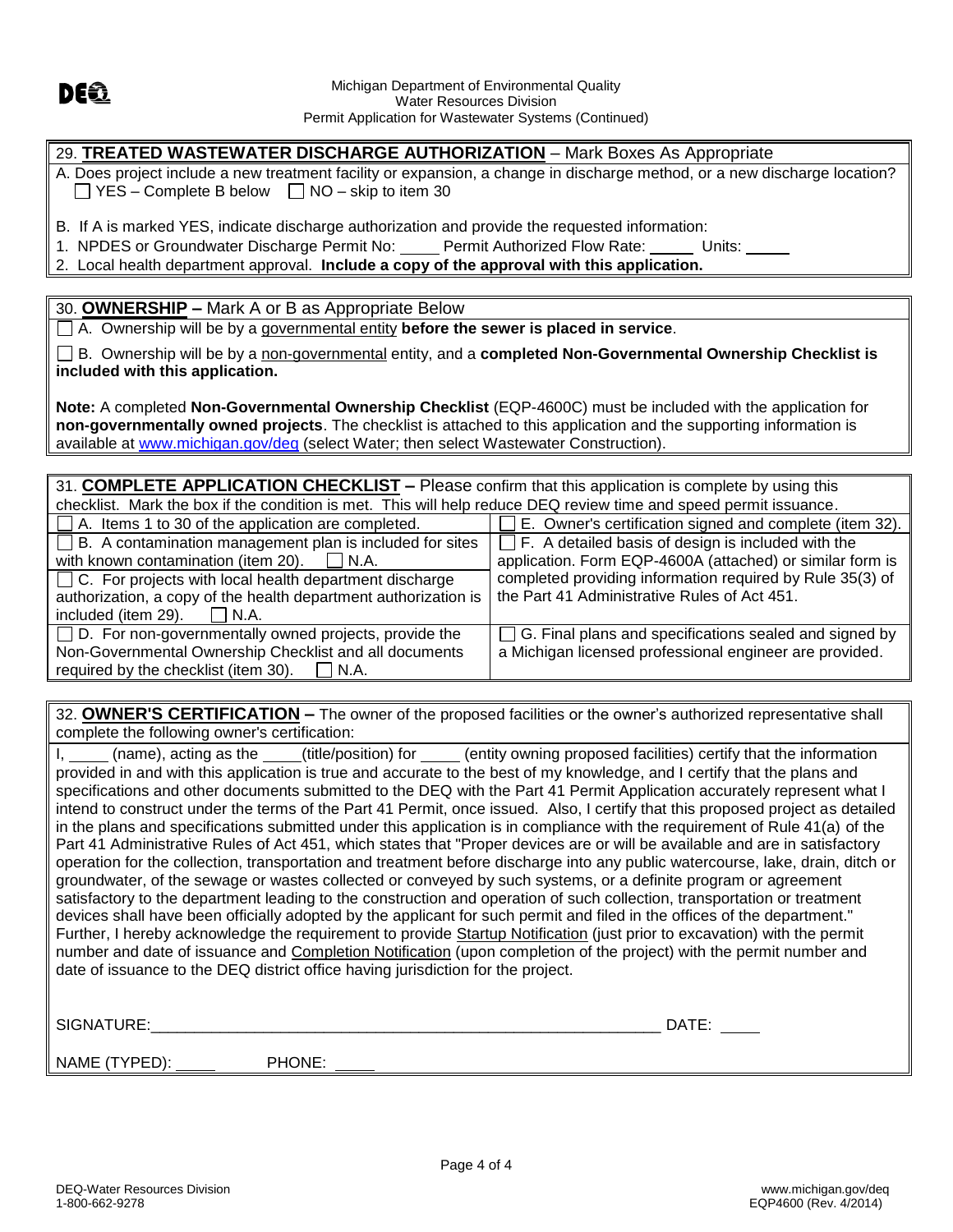

## **PROJECT BASIS OF DESIGN**

#### PROJECT NAME:

For this PROJECT the following information must be provided per Rule 35(3) of the Part 41 Administrative Rules of Act 451. Attach additional sheets as necessary.

| А.      | A general map of the initial and ultimate service areas                                                                                                                                                                                                                               |          |                                 |
|---------|---------------------------------------------------------------------------------------------------------------------------------------------------------------------------------------------------------------------------------------------------------------------------------------|----------|---------------------------------|
| В.      | The design service area in acres                                                                                                                                                                                                                                                      |          | Initial _______ Ultimate ______ |
| C.      | The design population densities per acre linitial _______ Ultimate ______                                                                                                                                                                                                             |          |                                 |
| D.      | 1. The ultimate design population ______ or total Residential Equivalent Units (REU) _____                                                                                                                                                                                            |          |                                 |
|         | 2. The design per capita sewage contribution ______(gpd) or design contribution per REU _____(gpd)                                                                                                                                                                                    |          |                                 |
| Ε.      | The design commercial and industrial flow                                                                                                                                                                                                                                             | Initial  |                                 |
|         |                                                                                                                                                                                                                                                                                       | Ultimate |                                 |
| $\perp$ | Mark this box if any commercial or industrial user(s) served by this project are subject to the federal<br>categorical pretreatment standards or may discharge substances with the potential to interfere with the<br>operation of the wastewater collection and/or treatment system. |          |                                 |
| F.      | Wastewater flow rates for proposed project                                                                                                                                                                                                                                            |          |                                 |
|         | 1. Initial design average flow                                                                                                                                                                                                                                                        |          | Units $\_\_$                    |
|         | 2. Initial design peak flow                                                                                                                                                                                                                                                           |          | Units $\_\_$                    |
|         | 3. Ultimate design average flow                                                                                                                                                                                                                                                       |          | Units $\_\_$                    |
|         | 4. Ultimate design maximum flow (peak hour)                                                                                                                                                                                                                                           |          | Units $\overline{\phantom{a}}$  |

- G. An analysis, including calculations and/or flow monitoring, of the effect of the proposed additional flows on the receiving collection system.
- H. For proposed pump stations and treatment facilities, attach a detailed explanation of steps to be taken in case of power failure or equipment breakdown, including a description of special reserve units available for emergency treatment, storage, and/or transportation of the wastewater.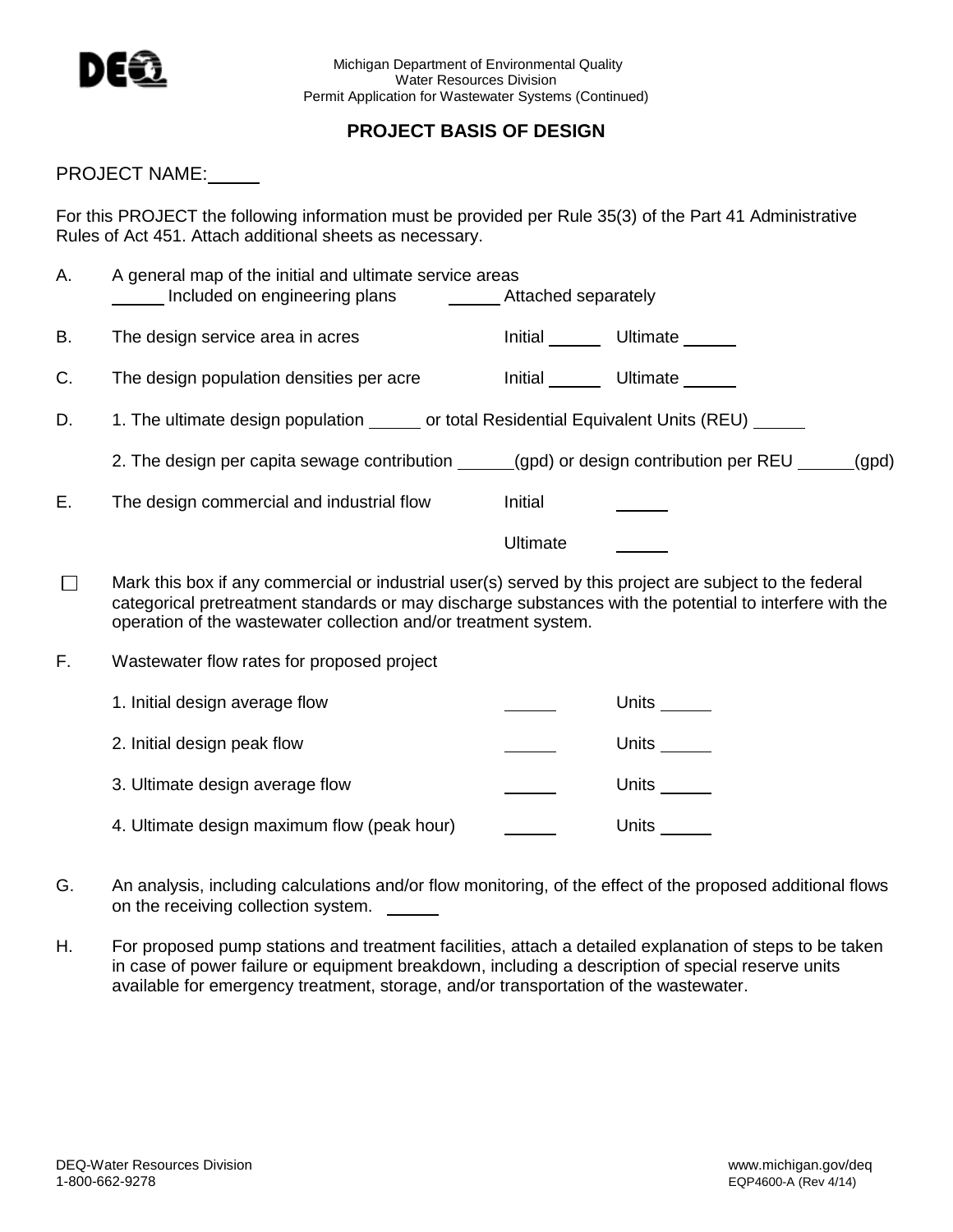

Michigan Department of Environmental Quality Water Resources Division Permit Application for Wastewater Systems (Continued)

## **REQUIRED NOTIFICATIONS**

Sample Notification Form *Part 41, Sewerage Systems, of 1994 PA 451, as amended*

# **NOT** To Be Submitted With Application

(For Construction Notifications)

The **permittee** shall provide Startup Notification just prior to excavation and Completion Notification upon completion of the project to the Part 41 Engineer in the local DEQ district office, Water Resources Division, by telephone, e-mail, or first class mail. This form or other format may be used as long as the permit number, date of issuance, project name, and type of notification (startup or completion) are provided.

**Permit No:**  $\blacksquare$ 

**Issuance Date:** \_\_\_\_\_\_\_\_\_\_\_\_\_\_\_\_\_\_\_\_\_\_\_\_\_\_

**Project Name:** \_\_\_\_\_\_\_\_\_\_\_\_\_\_\_\_\_\_\_\_\_\_\_\_\_\_\_\_\_\_\_\_\_\_\_\_\_\_\_\_\_\_\_\_\_\_\_\_\_\_\_\_\_\_\_\_\_\_\_\_\_\_\_\_\_\_\_

Mark box to identify type of notification and enter date.

**Startup Notification**: Excavation will begin on or about \_\_\_\_\_\_\_\_\_\_\_\_\_\_\_\_\_\_\_\_\_\_\_\_\_\_\_(date)

**Completion Notification**: Project was completed on  $(date)$ 

Signature: \_\_\_\_\_\_\_\_\_\_\_\_\_\_\_\_\_\_\_\_\_\_\_\_\_\_\_\_\_\_\_\_\_\_\_\_\_\_\_\_\_\_

Name: \_\_\_\_\_\_\_\_\_\_\_\_\_\_\_\_\_\_\_\_\_\_\_\_\_\_\_\_\_\_\_\_\_\_\_\_\_\_\_\_\_\_\_\_\_

Title: \_\_\_\_\_\_\_\_\_\_\_\_\_\_\_\_\_\_\_\_\_\_\_\_\_\_\_\_\_\_\_\_\_\_\_\_\_\_\_\_\_\_\_\_\_\_

Date: \_\_\_\_\_\_\_\_\_\_\_\_\_\_\_\_\_\_\_\_\_\_\_\_\_\_\_\_\_\_\_\_\_\_\_ Phone: \_\_\_\_\_\_\_\_\_\_\_\_\_\_\_\_\_\_\_\_\_\_\_\_\_\_\_\_\_\_\_\_\_\_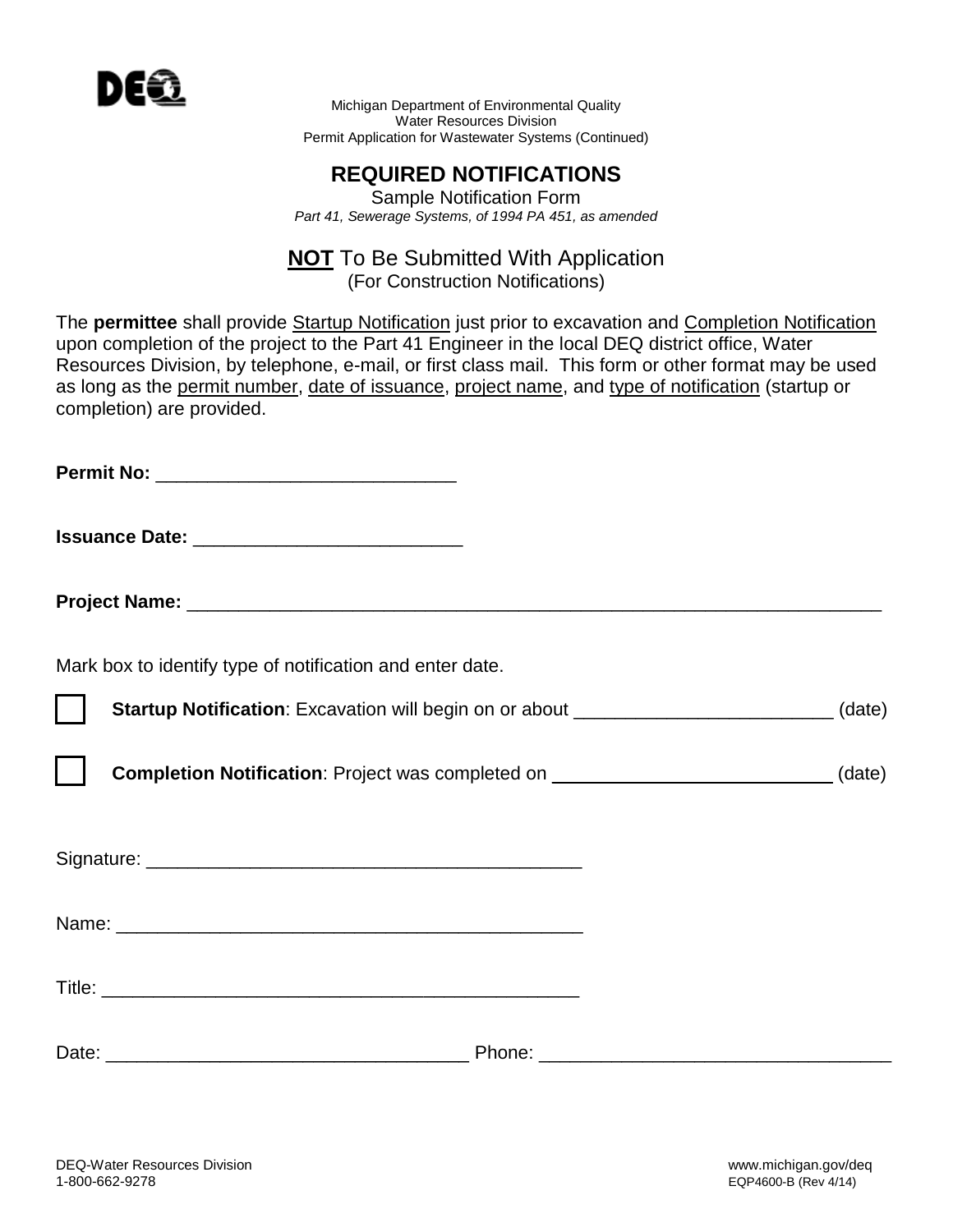

#### MICHIGAN DEPARTMENT OF ENVIRONMENTAL QUALITY WATER RESOURCES DIVISION

#### **NON-GOVERNMENTAL OWNERSHIP CHECKLIST**

Addendum to **PERMIT APPLICATION FOR WASTEWATER SYSTEMS** 

*Part 41, Sewerage Systems, of 1994 PA 451, as amended (Act 451)*

Permit applications for non-governmentally owned, publicly used sewerage systems must include a completed copy of this checklist. Water Resources Division (WRD) Policy and Procedure WRD-010 for addressing this issue is available a[t www.michigan.gov/deq](http://www.michigan.gov/Documents%20and%20Settings/HillC/Local%20Settings/Temporary%20Internet%20Files/Content.Outlook/G2NMCFPG/www.michigan.gov/deq) (select Water; then select Wastewater Construction).

| Items 1 through 5: Enter information as on page 1 of the PERMIT APPLICATION FOR WASTEWATER SYSTEMS (EQP-4600).                                                                                                                                                                                                                                                                                                                                                                                                                                                                                                                                                                                                                                                                                                                                                                                                                                                                                                                                                                                                                                                                                                                                                                                                                                                                                                                                                                                                                                                                                                                                                                                                                                                                                                                                                                                                                                                                                                                                                                                                                                                                                                           |                                 |  |
|--------------------------------------------------------------------------------------------------------------------------------------------------------------------------------------------------------------------------------------------------------------------------------------------------------------------------------------------------------------------------------------------------------------------------------------------------------------------------------------------------------------------------------------------------------------------------------------------------------------------------------------------------------------------------------------------------------------------------------------------------------------------------------------------------------------------------------------------------------------------------------------------------------------------------------------------------------------------------------------------------------------------------------------------------------------------------------------------------------------------------------------------------------------------------------------------------------------------------------------------------------------------------------------------------------------------------------------------------------------------------------------------------------------------------------------------------------------------------------------------------------------------------------------------------------------------------------------------------------------------------------------------------------------------------------------------------------------------------------------------------------------------------------------------------------------------------------------------------------------------------------------------------------------------------------------------------------------------------------------------------------------------------------------------------------------------------------------------------------------------------------------------------------------------------------------------------------------------------|---------------------------------|--|
| 1. Legal Entity and Address that will own the proposed<br>wastewater facilities:                                                                                                                                                                                                                                                                                                                                                                                                                                                                                                                                                                                                                                                                                                                                                                                                                                                                                                                                                                                                                                                                                                                                                                                                                                                                                                                                                                                                                                                                                                                                                                                                                                                                                                                                                                                                                                                                                                                                                                                                                                                                                                                                         | 3. Project Name                 |  |
|                                                                                                                                                                                                                                                                                                                                                                                                                                                                                                                                                                                                                                                                                                                                                                                                                                                                                                                                                                                                                                                                                                                                                                                                                                                                                                                                                                                                                                                                                                                                                                                                                                                                                                                                                                                                                                                                                                                                                                                                                                                                                                                                                                                                                          | 4. Project Location             |  |
| 2. Owner's Contact Person (provide name for questions)<br>Phone:<br>Name:                                                                                                                                                                                                                                                                                                                                                                                                                                                                                                                                                                                                                                                                                                                                                                                                                                                                                                                                                                                                                                                                                                                                                                                                                                                                                                                                                                                                                                                                                                                                                                                                                                                                                                                                                                                                                                                                                                                                                                                                                                                                                                                                                | 5. County (location of project) |  |
|                                                                                                                                                                                                                                                                                                                                                                                                                                                                                                                                                                                                                                                                                                                                                                                                                                                                                                                                                                                                                                                                                                                                                                                                                                                                                                                                                                                                                                                                                                                                                                                                                                                                                                                                                                                                                                                                                                                                                                                                                                                                                                                                                                                                                          |                                 |  |
| 6. Operation and Maintenance (O&M) Program for the proposed sewerage system:<br>Use Section A if the local unit of government (LUG) has accepted responsibility in accordance with MCL 324.3109(3).<br>Use Section B if the LUG has declined to accept responsibility in accordance with MCL 324.3109(3) and the applicant has set up a<br>Section B program to fulfill WRD-010.<br>Use Section C if the LUG has declined to accept responsibility in accordance with MCL 324.3109(3) and the applicant has fulfilled WRD-<br>010 in some other manner.                                                                                                                                                                                                                                                                                                                                                                                                                                                                                                                                                                                                                                                                                                                                                                                                                                                                                                                                                                                                                                                                                                                                                                                                                                                                                                                                                                                                                                                                                                                                                                                                                                                                  |                                 |  |
| Section A For projects that the LUG has accepted responsibility.                                                                                                                                                                                                                                                                                                                                                                                                                                                                                                                                                                                                                                                                                                                                                                                                                                                                                                                                                                                                                                                                                                                                                                                                                                                                                                                                                                                                                                                                                                                                                                                                                                                                                                                                                                                                                                                                                                                                                                                                                                                                                                                                                         |                                 |  |
| Yes No<br>$\Box$ A copy of a resolution from the LUG agreeing to accept responsibility is attached.<br>$\Box$<br>□ A copy of the O&M agreement between the LUG and the owner is attached.                                                                                                                                                                                                                                                                                                                                                                                                                                                                                                                                                                                                                                                                                                                                                                                                                                                                                                                                                                                                                                                                                                                                                                                                                                                                                                                                                                                                                                                                                                                                                                                                                                                                                                                                                                                                                                                                                                                                                                                                                                |                                 |  |
| Section B For projects that the LUG has declined to accept responsibility and the following program has been put in place.<br>1. Either $\Box$ A LUG signed statement declining responsibility is attached. OR $\Box$ Proof of LUG unresponsiveness is attached.<br>$Yes$ No<br>2. a<br>$\Box$ A "legal entity" has been created to own and be responsible for the sewerage system.<br>Each co-owner of the sewerage system is a member of the "legal entity."<br>b<br>A copy of the "legal entity" creation certificate from the Department of Licensing and Regulatory Affairs is attached.<br>$\Box$<br>$\perp$<br>c<br>3. a<br>A Restrictive Covenant that runs with the project land is executed and is in effect. Enter Liber<br>and Page<br>The Restrictive Covenant has been recorded on the titles of all properties served by the project.<br>b<br>The Restrictive Covenant provides for continued proper operation and maintenance of the sewage system.<br>c<br>The Restrictive Covenant fully complies with R 299.2941 and 299.2955 of the Part 41 Administrative Rules of Act 451 and<br>D<br>1 1 1 1<br>WRD-010.<br>4. a<br>□ □ The cost of 5 years of O&M of the sewerage system has been calculated and certified by a Michigan Licensed P.E.<br>An escrow account with escrow agreement in the 5-year O&M amount has been established in accordance with WRD-010.<br>b<br>$\perp$<br>С<br>$\Box$<br>The escrow account is payable to the "legal entity" and is restricted for emergency O&M of the sewerage system.<br>l 1<br>Section C For projects that the LUG has declined to accept responsibility and WRD-010 is fulfilled in some alternative way.<br>1. <b>Either</b>   A LUG signed statement of declination of responsibility is attached. OR   Proof of LUG unresponsiveness is attached.<br>Yes No<br><b>2.</b> $\Box$ $\Box$ A program is in force and effect that fulfills all the requirements of WRD-010.<br>3 $\Box$ A full explanation of how the program intends to fulfill all of the requirements of WRD-010 is included with this application.<br>Note: The DEQ will review alternative operation and maintenance assurance programs to confirm that they meet all requirements. |                                 |  |
| 7. Owner's Certification: I. (name), acting as the _____ (title/position) for _____ (entity owning the proposed facilities) do<br>hereby certify that the information provided on this checklist is true and accurate to the best of my knowledge. I also hereby certify that<br>the documents described above on this checklist have been executed, are currently in effect, and have been completed in conformance<br>with WRD-010; Part 41 of Act 451 (MCL 324.4101 et seq.); and R 299.2941 and 299.2955 of the Part 41 Administrative Rules. I will<br>provide any document herein described to the DEQ upon request.                                                                                                                                                                                                                                                                                                                                                                                                                                                                                                                                                                                                                                                                                                                                                                                                                                                                                                                                                                                                                                                                                                                                                                                                                                                                                                                                                                                                                                                                                                                                                                                               |                                 |  |
|                                                                                                                                                                                                                                                                                                                                                                                                                                                                                                                                                                                                                                                                                                                                                                                                                                                                                                                                                                                                                                                                                                                                                                                                                                                                                                                                                                                                                                                                                                                                                                                                                                                                                                                                                                                                                                                                                                                                                                                                                                                                                                                                                                                                                          |                                 |  |
|                                                                                                                                                                                                                                                                                                                                                                                                                                                                                                                                                                                                                                                                                                                                                                                                                                                                                                                                                                                                                                                                                                                                                                                                                                                                                                                                                                                                                                                                                                                                                                                                                                                                                                                                                                                                                                                                                                                                                                                                                                                                                                                                                                                                                          |                                 |  |
| <b>SUBSCRIBED AND SWORN</b> to before me on the _____ day of ____________, _______, a notary public in and for                                                                                                                                                                                                                                                                                                                                                                                                                                                                                                                                                                                                                                                                                                                                                                                                                                                                                                                                                                                                                                                                                                                                                                                                                                                                                                                                                                                                                                                                                                                                                                                                                                                                                                                                                                                                                                                                                                                                                                                                                                                                                                           |                                 |  |
| County, Michigan.                                                                                                                                                                                                                                                                                                                                                                                                                                                                                                                                                                                                                                                                                                                                                                                                                                                                                                                                                                                                                                                                                                                                                                                                                                                                                                                                                                                                                                                                                                                                                                                                                                                                                                                                                                                                                                                                                                                                                                                                                                                                                                                                                                                                        |                                 |  |
|                                                                                                                                                                                                                                                                                                                                                                                                                                                                                                                                                                                                                                                                                                                                                                                                                                                                                                                                                                                                                                                                                                                                                                                                                                                                                                                                                                                                                                                                                                                                                                                                                                                                                                                                                                                                                                                                                                                                                                                                                                                                                                                                                                                                                          |                                 |  |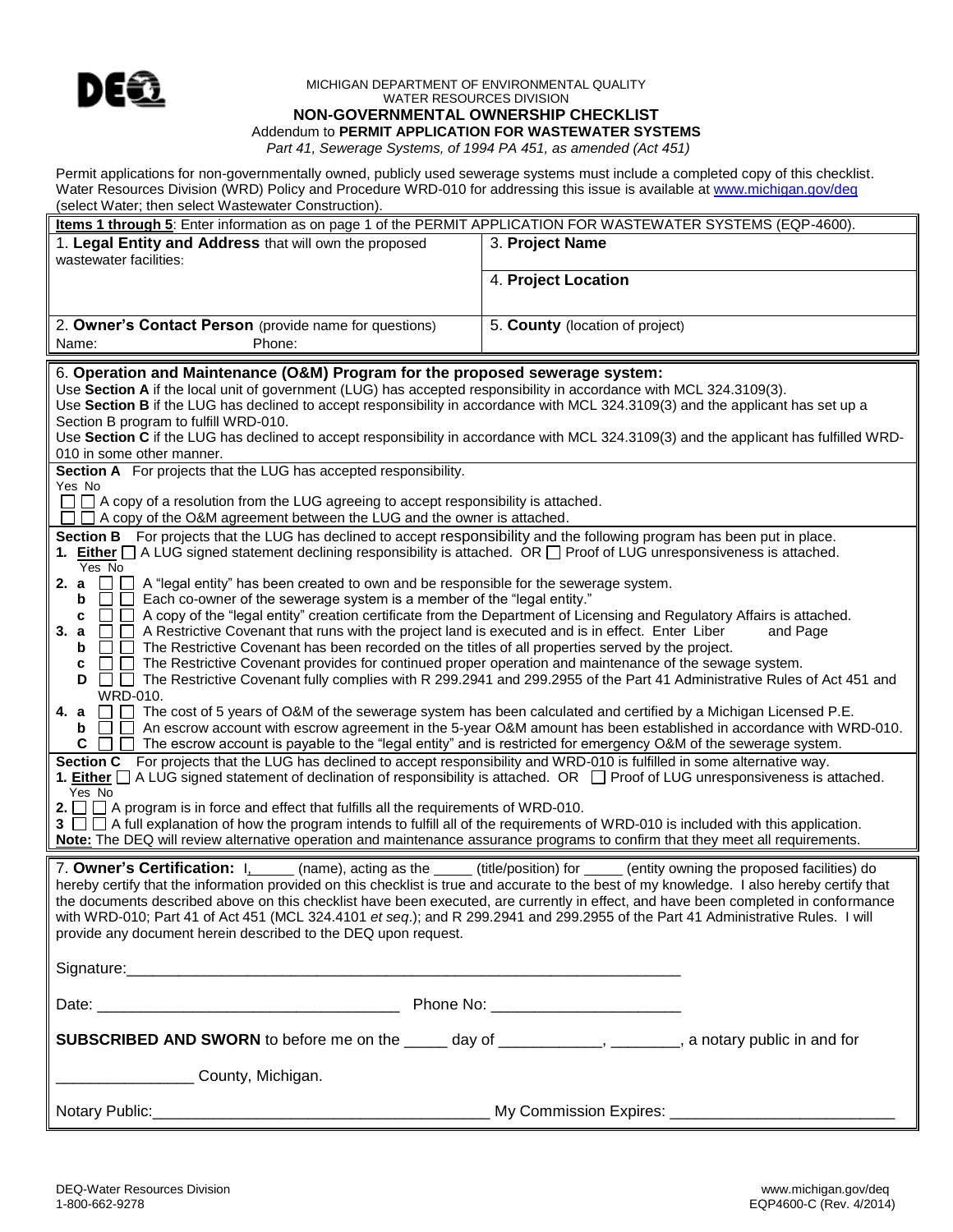|                                                                                                                                                                                                                                                                                                                                                                                                                                                   | Engineering Review of Construction Plans                                                          |                             |
|---------------------------------------------------------------------------------------------------------------------------------------------------------------------------------------------------------------------------------------------------------------------------------------------------------------------------------------------------------------------------------------------------------------------------------------------------|---------------------------------------------------------------------------------------------------|-----------------------------|
|                                                                                                                                                                                                                                                                                                                                                                                                                                                   | Proprietor:                                                                                       |                             |
|                                                                                                                                                                                                                                                                                                                                                                                                                                                   |                                                                                                   |                             |
| SPR File#____________________Section:______                                                                                                                                                                                                                                                                                                                                                                                                       | <u> 1980 - Jan James, Amerikaansk politiker (* 1905)</u>                                          |                             |
| <b>Office Use Only</b>                                                                                                                                                                                                                                                                                                                                                                                                                            |                                                                                                   |                             |
| Escrow Account # $\frac{1}{\sqrt{1-\frac{1}{2}}\sqrt{1-\frac{1}{2}}\sqrt{1-\frac{1}{2}}\sqrt{1-\frac{1}{2}}}}$                                                                                                                                                                                                                                                                                                                                    |                                                                                                   |                             |
| <b>Engineering Consultant</b>                                                                                                                                                                                                                                                                                                                                                                                                                     | <b>Architectural Consultant</b>                                                                   |                             |
| Name: $\frac{1}{\sqrt{1-\frac{1}{2}} \cdot \frac{1}{\sqrt{1-\frac{1}{2}} \cdot \frac{1}{\sqrt{1-\frac{1}{2}} \cdot \frac{1}{\sqrt{1-\frac{1}{2}} \cdot \frac{1}{\sqrt{1-\frac{1}{2}} \cdot \frac{1}{\sqrt{1-\frac{1}{2}} \cdot \frac{1}{\sqrt{1-\frac{1}{2}} \cdot \frac{1}{\sqrt{1-\frac{1}{2}} \cdot \frac{1}{\sqrt{1-\frac{1}{2}} \cdot \frac{1}{\sqrt{1-\frac{1}{2}} \cdot \frac{1}{\sqrt{1-\frac{1}{2}} \cdot \frac{1}{\sqrt{1-\frac{1}{2}}$ |                                                                                                   |                             |
|                                                                                                                                                                                                                                                                                                                                                                                                                                                   |                                                                                                   |                             |
| Phone: $\begin{array}{c} \begin{array}{c} \text{Flax:} \\ \hline \end{array} \end{array}$                                                                                                                                                                                                                                                                                                                                                         | Phone: $\qquad \qquad \qquad \qquad \qquad \qquad \qquad \qquad \qquad \qquad \qquad \text{Fax:}$ |                             |
| Contact: $\frac{1}{\sqrt{1-\frac{1}{2}} \cdot \frac{1}{\sqrt{1-\frac{1}{2}} \cdot \frac{1}{\sqrt{1-\frac{1}{2}} \cdot \frac{1}{\sqrt{1-\frac{1}{2}} \cdot \frac{1}{\sqrt{1-\frac{1}{2}} \cdot \frac{1}{\sqrt{1-\frac{1}{2}} \cdot \frac{1}{\sqrt{1-\frac{1}{2}} \cdot \frac{1}{\sqrt{1-\frac{1}{2}} \cdot \frac{1}{\sqrt{1-\frac{1}{2}} \cdot \frac{1}{\sqrt{1-\frac{1}{2}} \cdot \frac{1}{\sqrt{1-\frac{1}{2}} \cdot \frac{1}{\sqrt{1-\frac{1$   | Contact:                                                                                          |                             |
|                                                                                                                                                                                                                                                                                                                                                                                                                                                   | <b>ESTIMATED CONSTRUCTION COSTS FOR:</b>                                                          |                             |
| <b>Public Pathways</b>                                                                                                                                                                                                                                                                                                                                                                                                                            |                                                                                                   | $\frac{1}{2}$               |
| Sanitary Sewer                                                                                                                                                                                                                                                                                                                                                                                                                                    |                                                                                                   | $\frac{\text{S}}{\text{S}}$ |
| Water Main                                                                                                                                                                                                                                                                                                                                                                                                                                        |                                                                                                   | \$                          |
|                                                                                                                                                                                                                                                                                                                                                                                                                                                   |                                                                                                   | $\frac{1}{\sqrt{2}}$        |
| <b>Public or Private Roads</b>                                                                                                                                                                                                                                                                                                                                                                                                                    |                                                                                                   | $\frac{1}{\sqrt{2}}$        |
|                                                                                                                                                                                                                                                                                                                                                                                                                                                   |                                                                                                   | $\frac{\sqrt{2}}{2}$        |
|                                                                                                                                                                                                                                                                                                                                                                                                                                                   | TOTAL ESTIMATED COST FIND TOTAL ESTIMATED COST                                                    | $\sim$                      |
|                                                                                                                                                                                                                                                                                                                                                                                                                                                   | *FEE REQUIRED ____% X TOTAL ESTIMATED COST                                                        | $\frac{\text{S}}{\text{S}}$ |

## **LAND DEVELOPMENT REVIEW FEE SCHEDULE**

Engineering Review of Construction Plans

— -

J.

Draft 4/21/04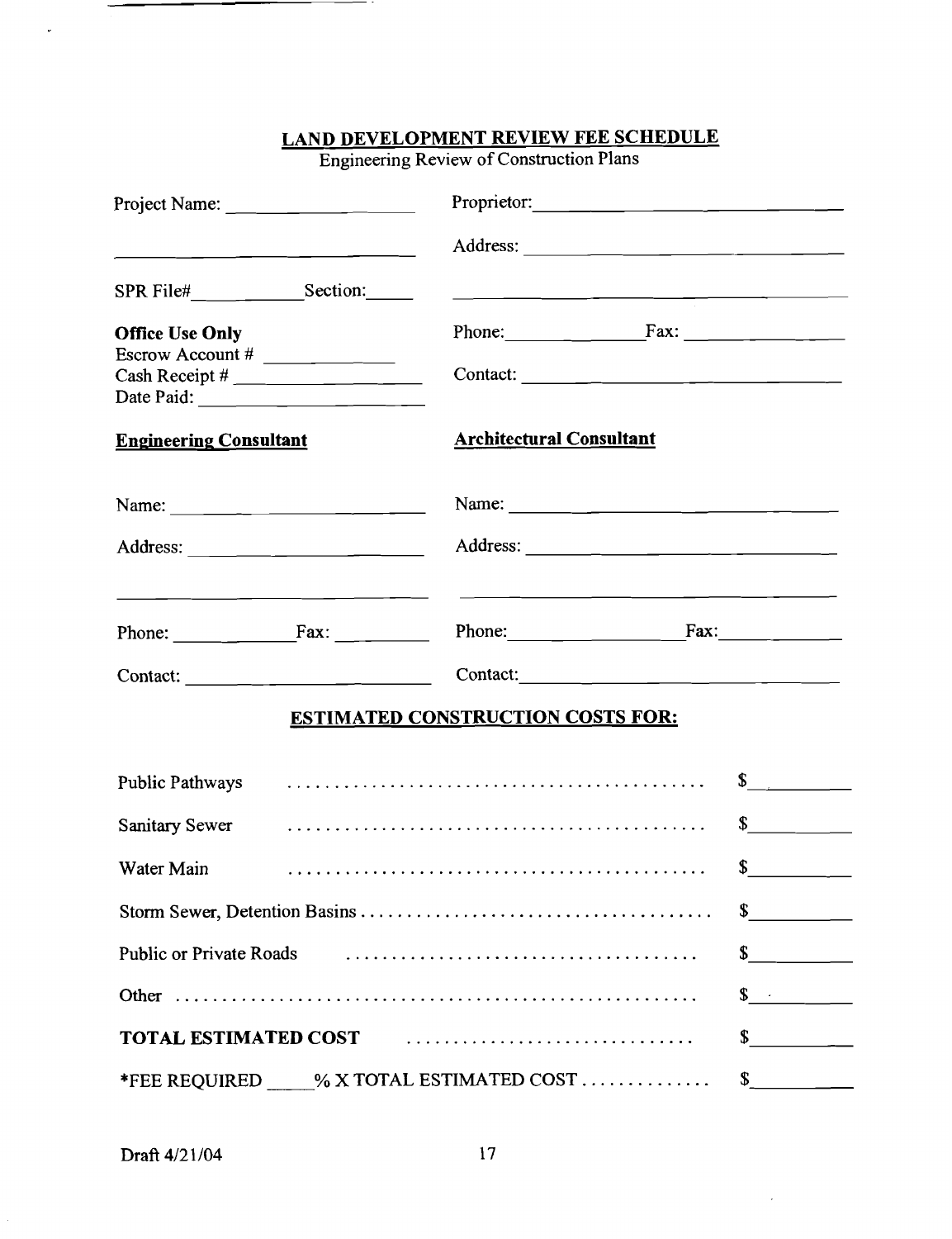| <i><b>*CONSTRUCTION COSTS</b></i>                        | FEE                            |  |
|----------------------------------------------------------|--------------------------------|--|
| Up to $$50,000$ 31/2%                                    | (\$600.00 minimum)             |  |
| $$50,000 - $100,000   3\%$                               | $($1,750.00 \text{ minimum})$  |  |
| $$100,000 - $1,000,00011/2\%$                            | $($3,000.00 \text{ minimum})$  |  |
| Over $$1,000,000$ $1\%$                                  | $($15,000.00 \text{ minimum})$ |  |
| ENGINEERING ADMINISTRATIVE CHARGE: 15% (\$90.00 minimum) |                                |  |
| <b>TOTAL REVIEW FEE REQUIRED</b>                         |                                |  |
|                                                          |                                |  |

 $\ddot{\phantom{a}}$ 

 $\mathbf{r}$ 

Make checks payable to: Charter Township of Grand Blanc

For initial plan review, seven (7) \*\* sets of professionally sealed and signed construction plans along with all calculations for sanitary, water, storm and detention plus an engineers estimate are required for the submittal. Based on the engineering estimate being acceptable to Grand Blanc Township, review fees are calculated as a percentage of the estimated construction cost per Ordinance.

\*\* Any subsequent revisions will require five (5) sets of plans.

 $\mathcal{A}$ 

 $\bar{z}$ 

 $\overline{\phantom{a}}$